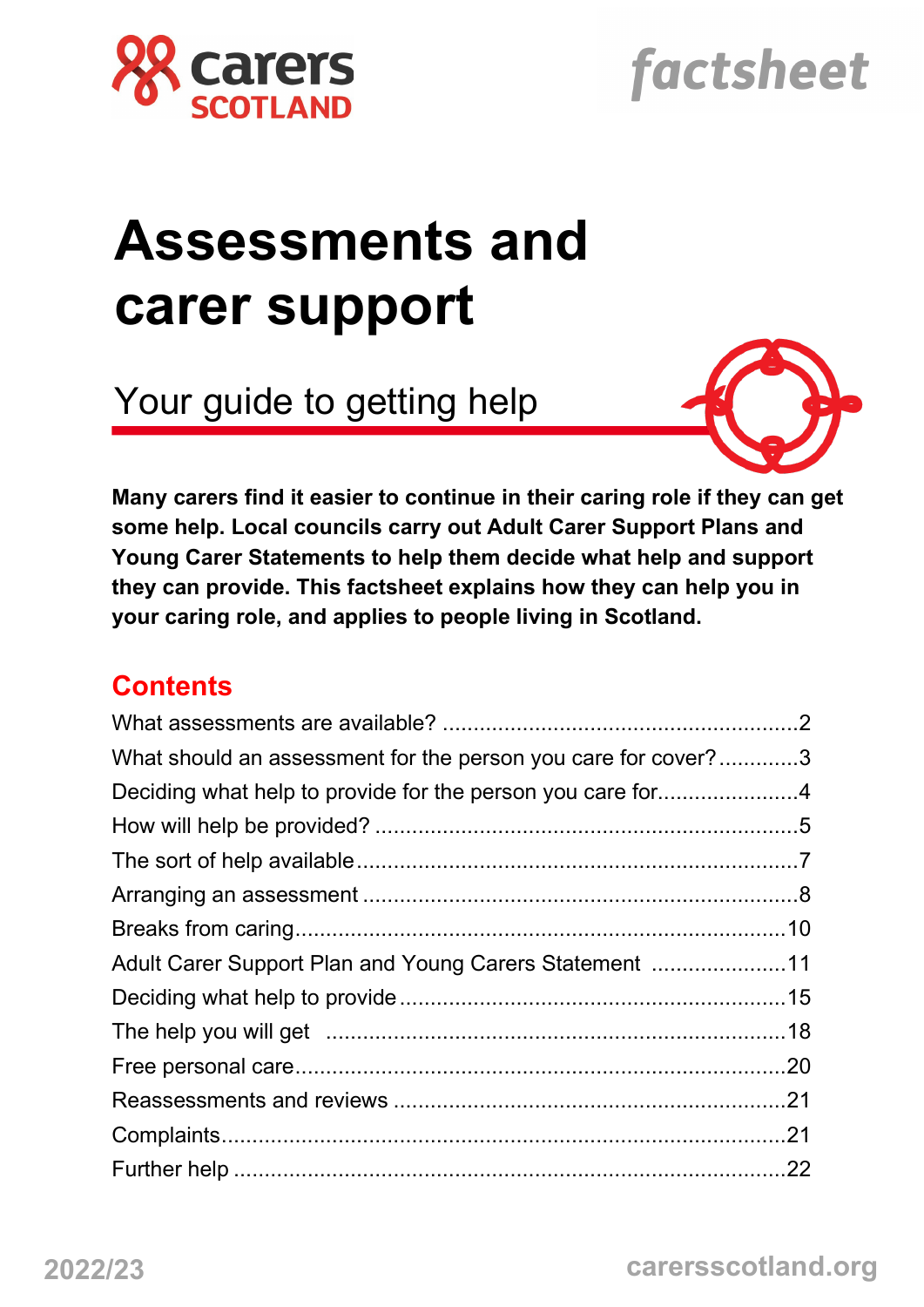# **What assessments are available?**

Caring can be exhausting. Many carers find it easier to continue in their caring role if they can get some help. Local councils can provide help and support for disabled people and their carers. The way they make a decision about the help and support that they can provide is by carrying out an assessment. Some people decide to buy in their own help without going through an assessment from the local council. If you want to do this, there are two useful sources that list care agencies across Scotland:

- **Care Information Scotland** w: careinfoscotland.scot t: 0800 011 3200
- Scottish Care w: scottishcare.org t: 01292 270 240

There are different assessments for carers, disabled adults/older people and for disabled children. This factsheet explains how these assessments can support you in your caring role.

#### **For carers**

**Adult Carer Support Plans (ACSP)** are a way of identifying your needs as a carer. They look at your role as a carer: how being a carer affects you, how much caring you can realistically do (while still allowing you to be involved in activities outside caring), and any help you may need. Carers of all ages are entitled to an ACSP, although for young carers this is called a

**Young Carers Statement (YCS).** These may be carried out by a social worker, health professionals or by an organisation in the voluntary sector e.g. a carers centre. The responsibility for ensuring that the outcome is implemented remains with the local council.

# **What should an assessment for the person you care for cover?**

**For disabled adults and older people**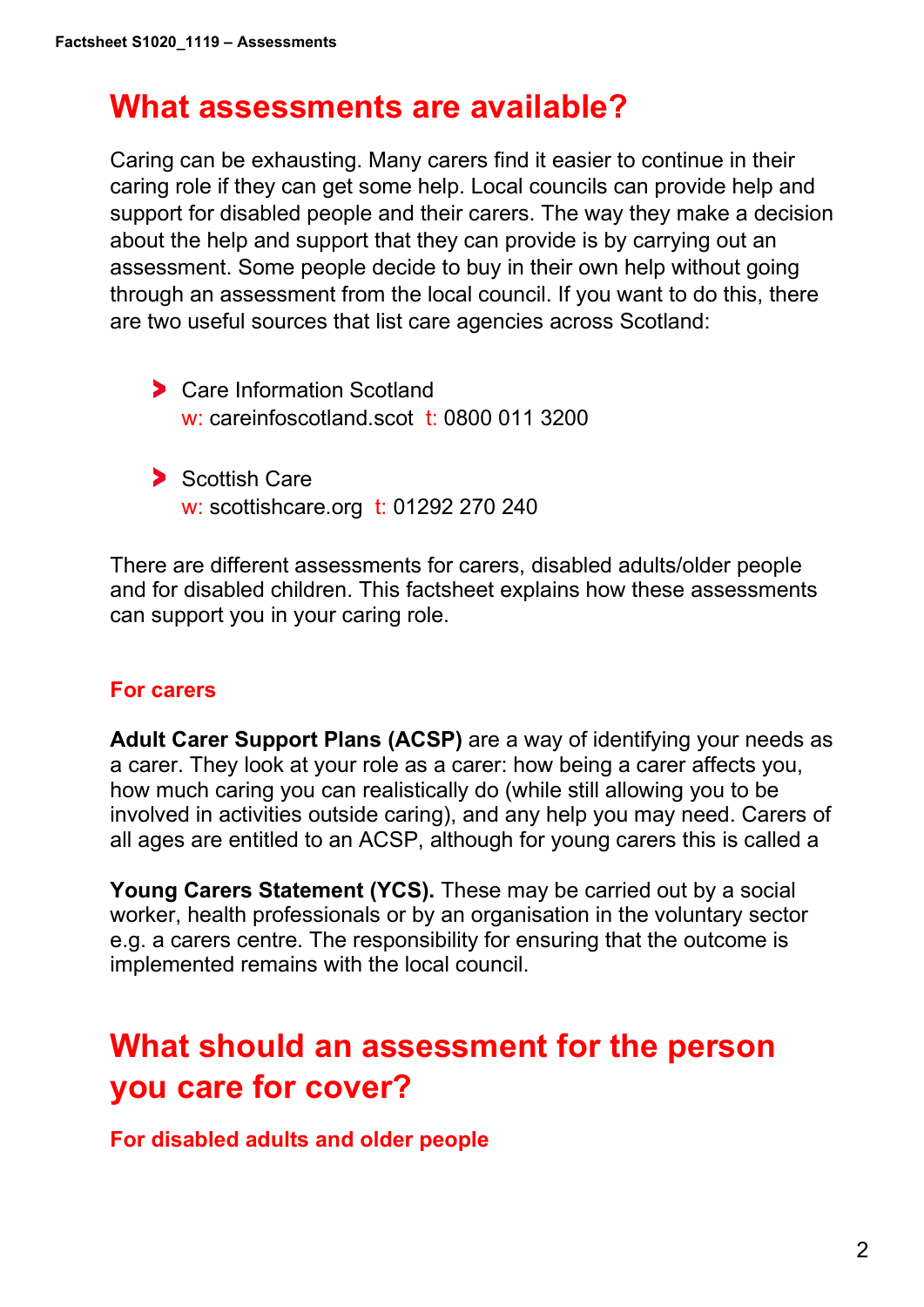**Community care assessments** are for adults who feel they need help because of a disability, ill health or old age. It looks at the help the person needs to be able to live independently or, if they need full time care, in a residential setting. While the focus of a community care assessment is the disabled person, in most cases the role and views of the person's carer should also be taken into account.

Sometimes these are called Single Shared Assessments, care needs assessment or joint needs assessments, these may be carried out by a social worker or health professional or involve both. However, the responsibility to ensure that the outcome is implemented remains with the local council.

#### **For disabled children and their parents**

Parents of disabled children are also entitled to an assessment under the Children's Act. The Children Act assessments should consider the support and wellbeing needs of your disabled child, the needs of any other children in the family (including any care provided by a young carer) and the help that you may need to care for your disabled child. Parent carers can still have a separate Adult Carer Support Plan and any young carer in the family can also have a Young Carers Statement. Carers/young carers can request this at any time.

## **Three things to note:**

**1/** All assessments and support plans should focus on outcomes. This means that they should identify what services and support would improve the quality of life of the person you care for and what would make your life as a carer better.

**2/** If you are caring for someone who has been given a terminal diagnosis, your local council should have a conversation with you about this within a maximum of five working days of you requesting or being offered an ACSP or YCS. Your ACSP or YCS should be prepared within 10 working days. The assessment of the person you care for should also be prioritised.

**3/** We refer to 'disabled people' for ease of reference but where this is used it applies to disabled people, older people and people who have a longterm condition or an illness. It also refers to disabled children unless otherwise stated.

The guidance that local councils follow when carrying out assessments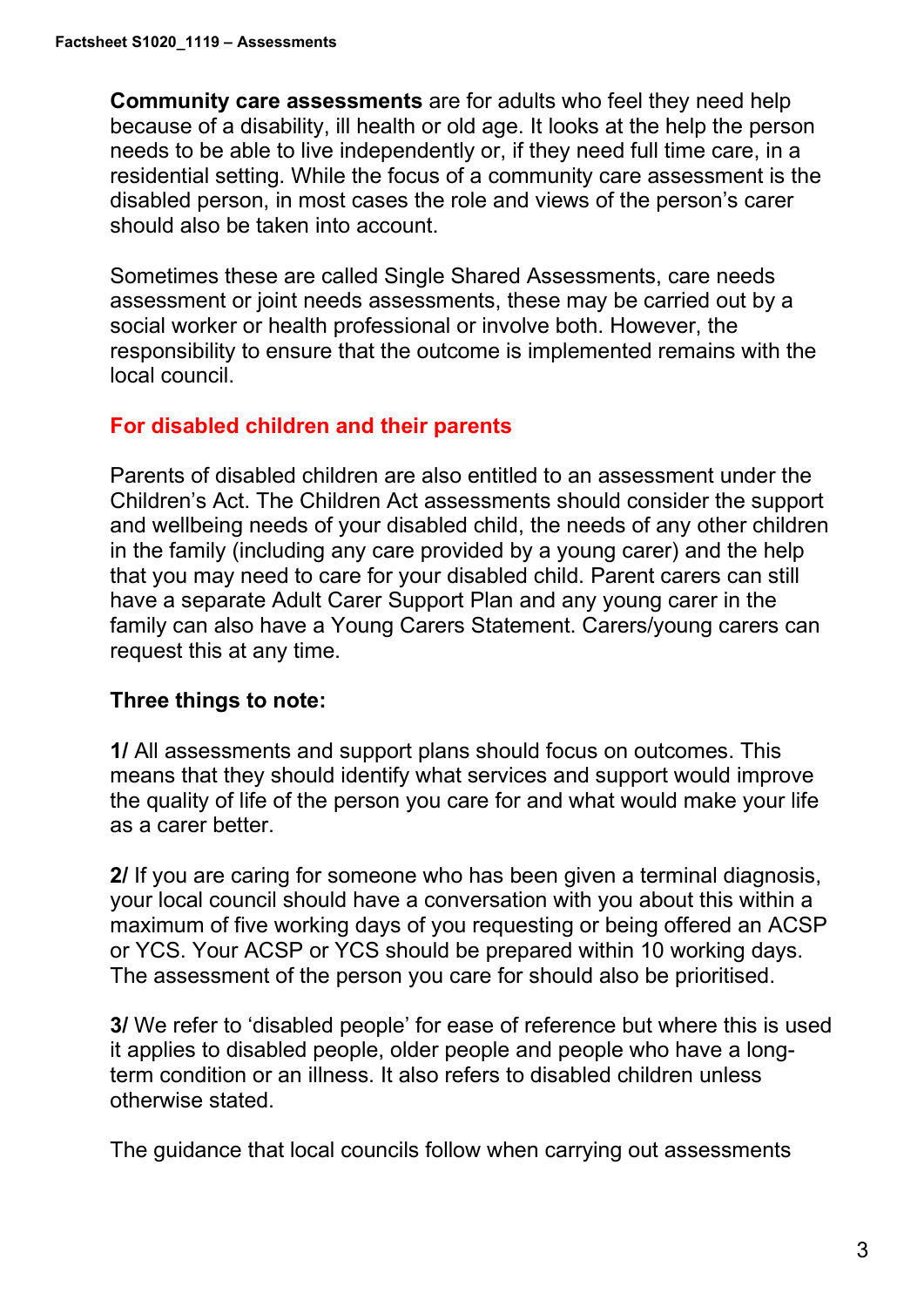states that local councils should never make assumptions about the level of support available from carers.

If a disabled person needs help, and all of the help they need is being provided by a carer who is happy to continue providing this help, then the local council may decide that the care needs of the disabled person are being met. In this situation, the local council may not need to provide any additional help. It is therefore very important that you tell the local council about any difficulties that you have with your caring role and the care you are not able or willing to provide. It is important to be clear about the support needs of the disabled person that you can meet and those that you cannot.

**You have the right to choose not to provide care or to specify the amount or type of care you can provide.** It is also important to be clear about any support you need in order to meet the needs of the disabled person. You should tell the person carrying out the assessment about this at both the discussion on your Adult Carer Support Plan/Young Carers Statement and at the community care assessment of the disabled person.

# **Deciding what help to provide for the person you care for**

The local council will take the following steps when making a decision about whether the person you care for will be provided with any help:

**Step one** The person carrying out the assessment should collect all the information they need to be clear about the care and support the disabled person needs and the outcomes they wish to achieve.

**Step two** The assessment will then look at any risks to the health and wellbeing of the disabled person (ie the degree to which the person's health and wellbeing is compromised or is threatened by the absence of appropriate support from the council).

The council should assess the risk to the person if they do not get the support they need. There are four levels of risk – critical, substantial, moderate and low – with critical meaning that there is a very high risk.

If a critical risk has been identified and yet the council still do not provide the disabled person with appropriate support or services, you may need to make a complaint to challenge this decision. For more information, contact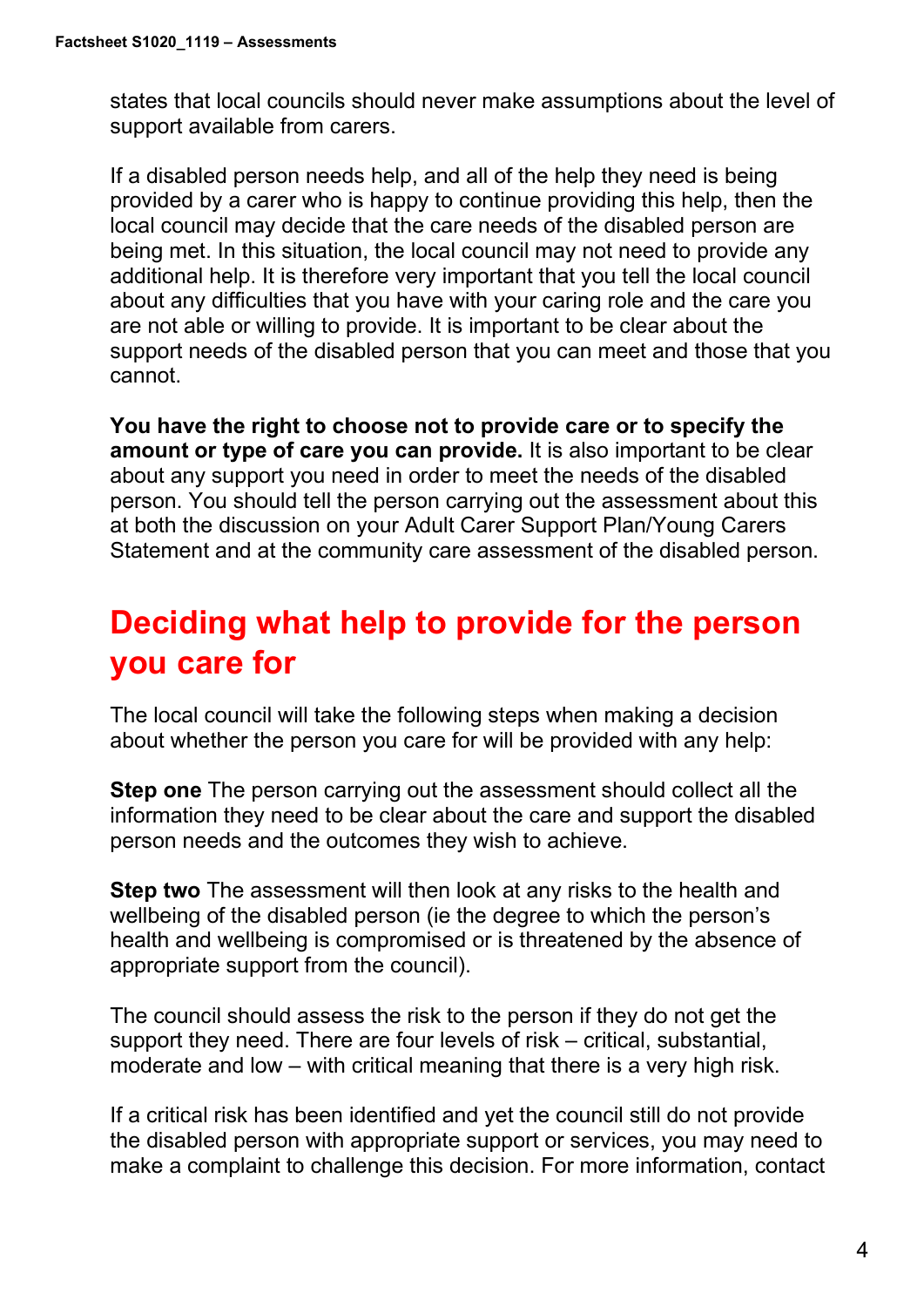Carers Scotland on 0141 445 3070. There is a parallel process of assessing risk to carers (see page 16).

# **How will help be provided?**

Following assessment, the local council may decide that it can help the disabled person. They should be offered something called 'self-directed support'. This means that they can choose what support is needed and how it is provided. You can help with this choice. Scottish Government legislation, called the Social Care (Self-Directed Support) Act 2013, states that all councils must offer self-directed support. There are four different options for self-directed support:

- ▶ Option 1: a direct payment to purchase support
- > Option 2: to choose support while the council holds the money and arranges the chosen support on your behalf
- **Department 3.** Option 3: to choose to have the council select the appropriate support and arrange it
- Option 4: a mix of options 1, 2 and 3 for specific aspects of your support.

## **Option 1**

A **direct payment** is a sum of money paid by the local council to people assessed as needing services, who would like to arrange and pay for their own care and support services directly instead of receiving them from the local council. They were introduced with the intention of providing more independence, flexibility and choice for those who use services. If the person you care for chooses to get direct payments, they will get the money to the value of the services that they would otherwise be provided with, less any financial contribution they are assessed as having to make.

This contribution is decided by each local council's charging policy. The person you care for should be provided with a copy and have it explained. The direct payment is then used to arrange services for the person you care for or to employ someone, e.g. a personal assistant to provide care. They will need to be able to account for how the money has been used.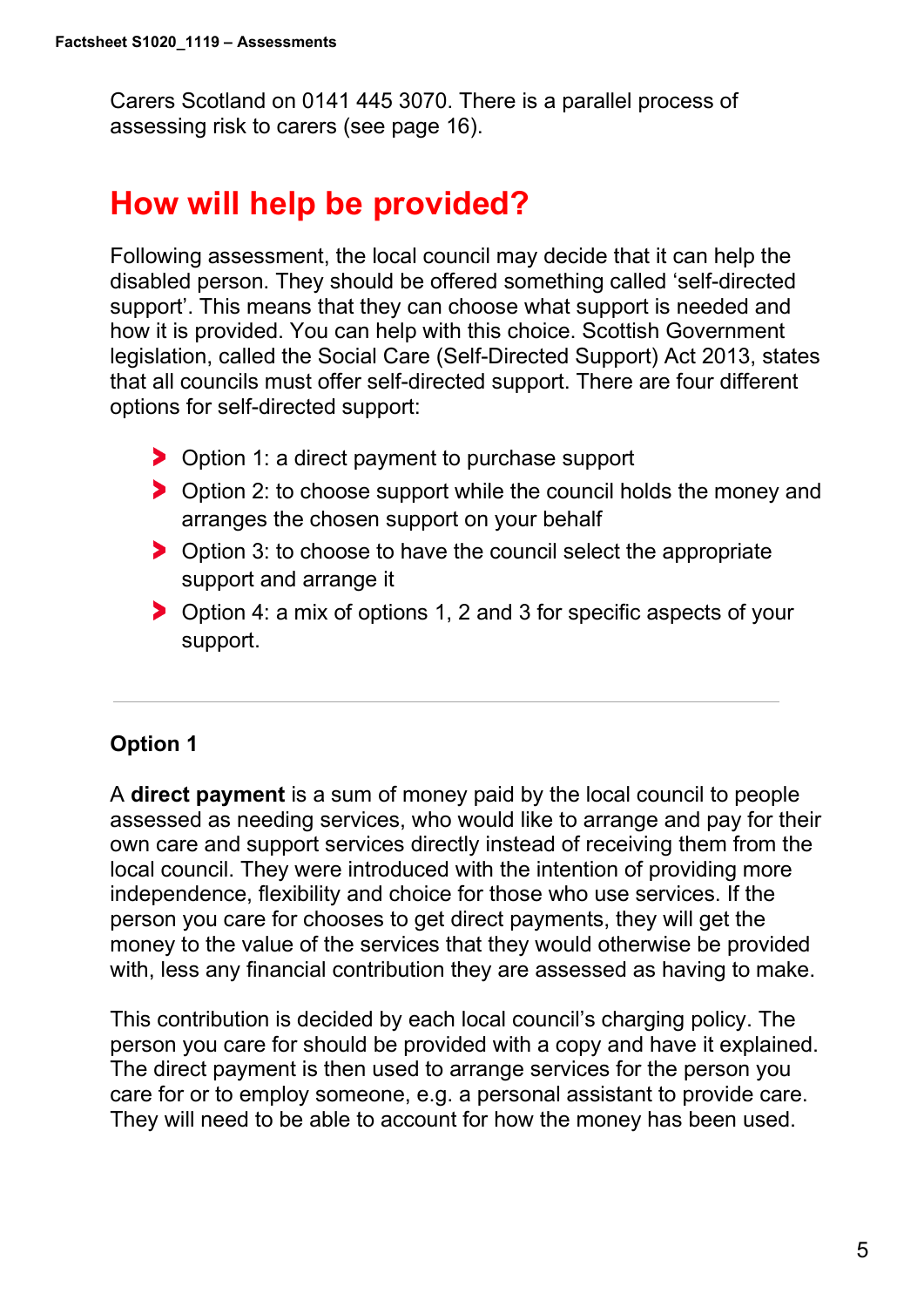They can get help from a support organisation. Your council can help you to make contact with your local organisation. You can also help the person arrange and manage their direct payment. The option of direct payments covers all service user groups including those who may not have the mental capacity to consent to services or those subject to mental health legislation. In those situations a suitable person would be appointed by the council to manage the direct payment. For example, this may be you as their primary carer or someone with welfare **and** financial powers through guardianship or power of attorney under the Adults with Incapacity (Scotland) Act 2000.

Sometimes a direct payment can be used to employ a close family member to provide support, with the agreement of the person requiring care (or their guardian) and the local council. This flexibility has been expanded during the pandemic (see page 8). You can get help from a local organisation to help decide what would work best for you at: [www.sdsscotland.org.uk/](https://www.sdsscotland.org.uk/)

## **Option 2**

The person you care for can also choose their own support through what is often called an **individual service fund**. This is an allocation of money to a disabled person following assessment. It is intended to give the person who has the budget more choice and control over what services and support they receive. It can be used to meet assessed needs and, after making choices about services, you can ask the council to arrange and pay for them.

## **Option 3**

The person you care for can choose to have the council arrange and manage support for the person you care for. This is sometimes called **arranged services**.

## **Option 4**

The person you care for can choose to have a **mix of options** 1, 2 and 3 to best suit their needs and to support you in your caring role.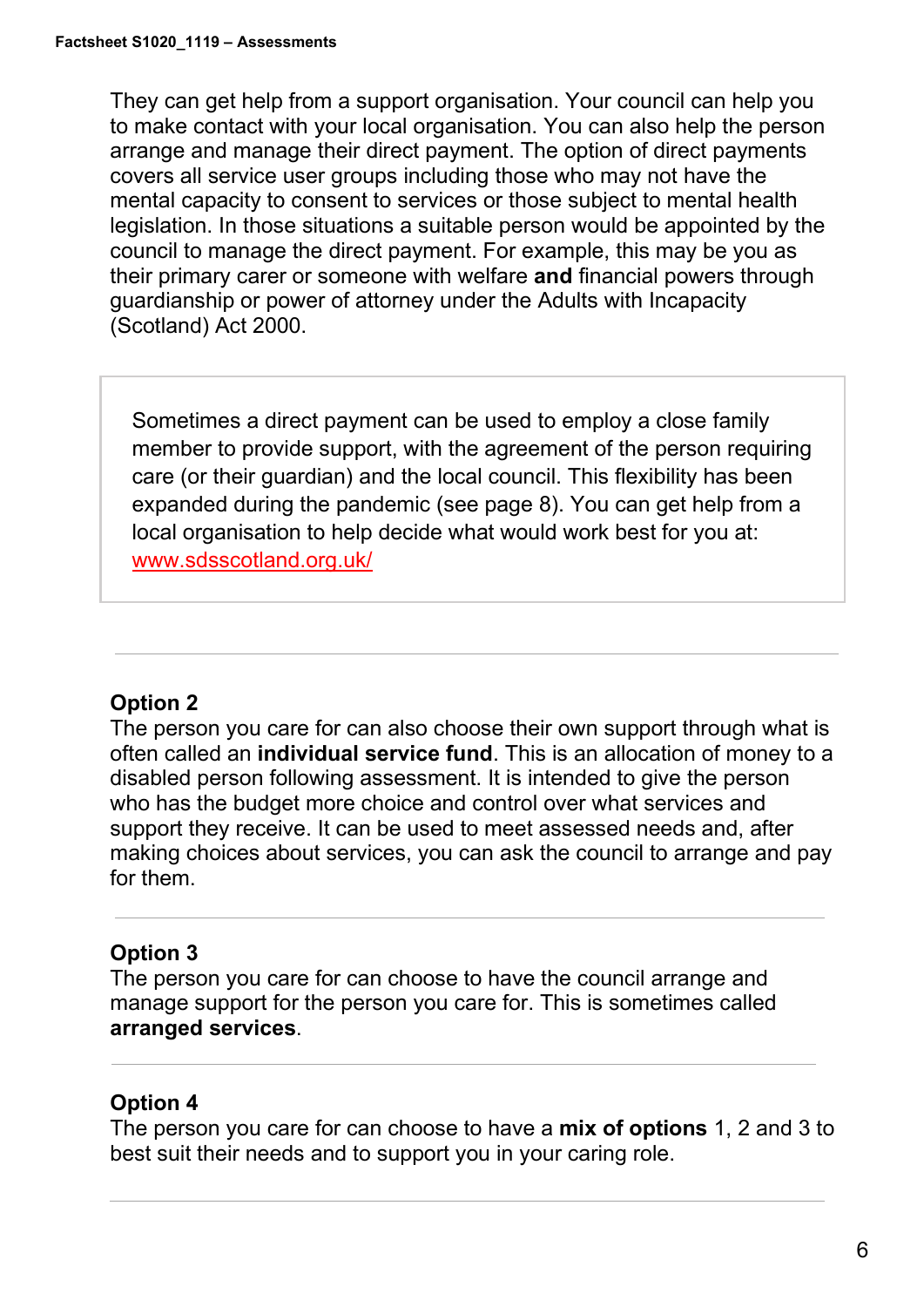Councils use a 'resource allocation system' (RAS) to calculate the disabled person's personal budget. The RAS will produce an 'indicative budget' upon which the support plan is based to ensure that the care package can be delivered and paid for.

You have a legal right to have the RAS calculation explained in sufficient detail so that you can understand whether or not the amount proposed will meet the agreed services. You could consider using the complaints system or taking legal advice if you are not happy about the way in which help is going to be provided. Find out more about self-directed support at: [careinfoscotland.scot/topics/how-to-get-care-services/self-directed-support/](https://www.careinfoscotland.scot/topics/how-to-get-care-services/self-directed-support/)

**Note**: New guidance on self-directed support has provided greater flexibility during the pandemic. This includes more opportunities to employ close relatives, including on a short-term basis. You can discuss this with your social worker or local council. Read more here:

[www.gov.scot/publications/guidance-self-directed-support-sds-during](http://www.gov.scot/publications/guidance-self-directed-support-sds-during-pandemic/pages/6/)[pandemic/pages/6/](http://www.gov.scot/publications/guidance-self-directed-support-sds-during-pandemic/pages/6/)

# **The sort of help available**

Following community care and Children Act assessments disabled people may be able to access things like:

- **Changes to their home to make it more suitable for them**
- **Exercise 2** equipment such as ramps and hoists
- **telecare services such as a community alarm, falls detector, heat** and flood sensors
- holiday play schemes for disabled children
- **Care workers to help provide personal care at home**
- short or long-term stays in residential care
- **The meals delivered to their home**
- **>** laundry services
- **assistance with travel**
- respite care and short breaks.

These are just examples of the sort of support that may be available following an assessment. Think about the sort of things that might help you and the person you are looking after and discuss them at your assessments. And remember that an assessment is not a test – it is an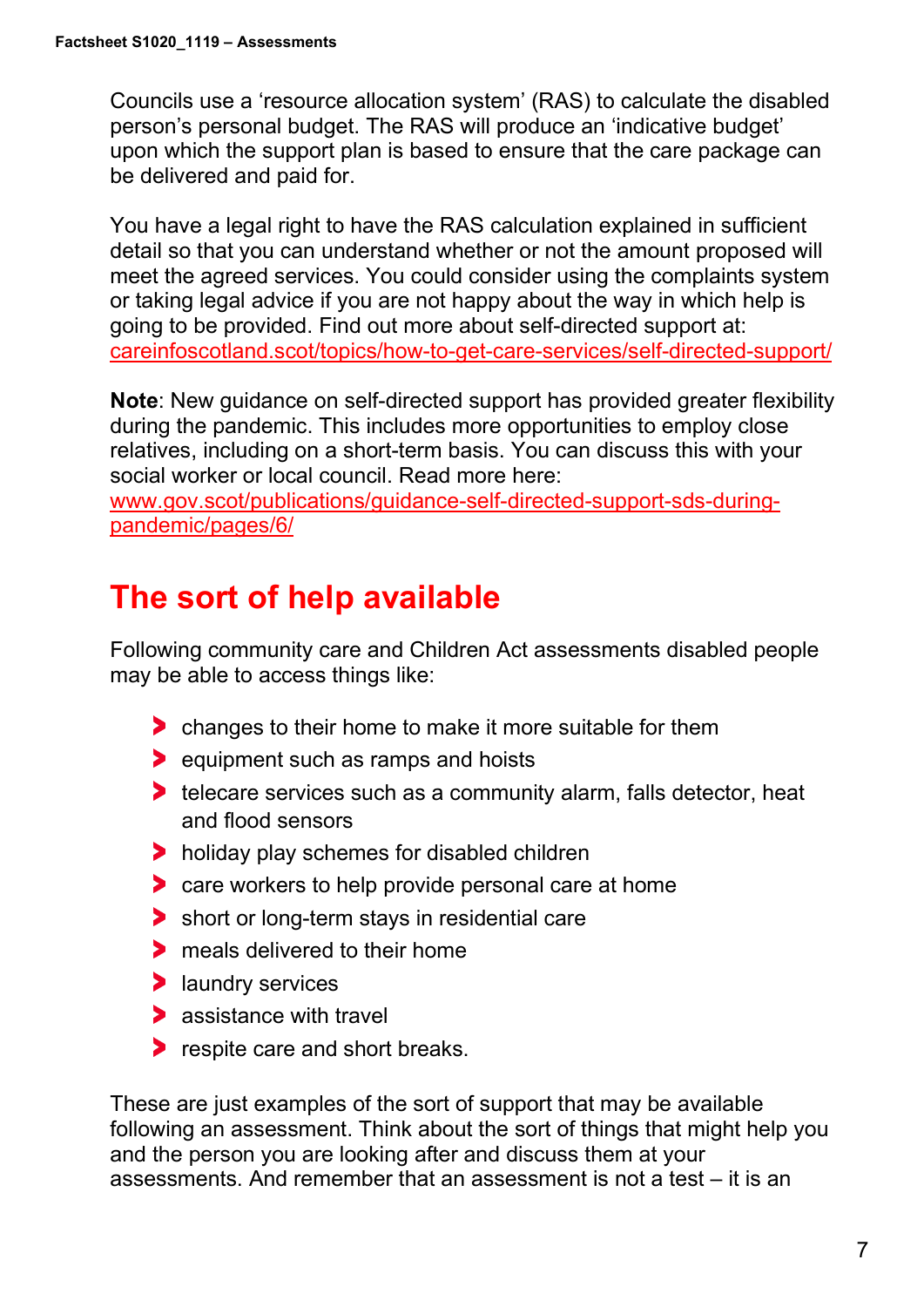opportunity to discuss the help that the person you care for needs and to see what support might be available.

When your Adult Carer Support Plan or Young Carers Statement is carried out, you have a right to support to meet your eligible needs. Every local council has its own eligibility criteria which decides when services must be provided to a carer. However, even if some or all of your needs do not meet eligibility, your local council can use its powers (sometimes called the "power to support") to offer assistance such as training to help you in your caring role or to refer you to get help from a local carers' organisation or condition specific group.

#### **Self-Directed Support and carers**

Carers must be offered a choice of the self-directed support options (see page 6) to meet eligible needs identified in their ACSP or YCS. If a local council decides to offer you help under its "power to support" you should also be offered the self-directed support options. Examples of how this could be used include:

- **driving lessons**
- help with housework and gardening
- a short break, with or without the person you care for
- an opportunity to take part in activity to improve your health and wellbeing, for example, art classes, yoga etc
- **EXECUTE:** 1 conselling.

You are the best person to decide what help you need. You need to identify what support would make a difference to you personally. You should not be expected to choose from a 'shopping list' of options if these options will not help you in your caring role. If your council offers you support as a carer you cannot be charged for this. You can download an SDS and carers guide here: [www.gov.scot/publications/self-directed-support-guide-carers/](https://www.gov.scot/publications/self-directed-support-guide-carers/)

# **Arranging an assessment**

Adult Carer Support Plans (ACSPs), community care assessments and Children Act are all the responsibility of the social work department of the disabled person's local council. If you do not live in the same local council area as the disabled person it is the disabled person's local council who will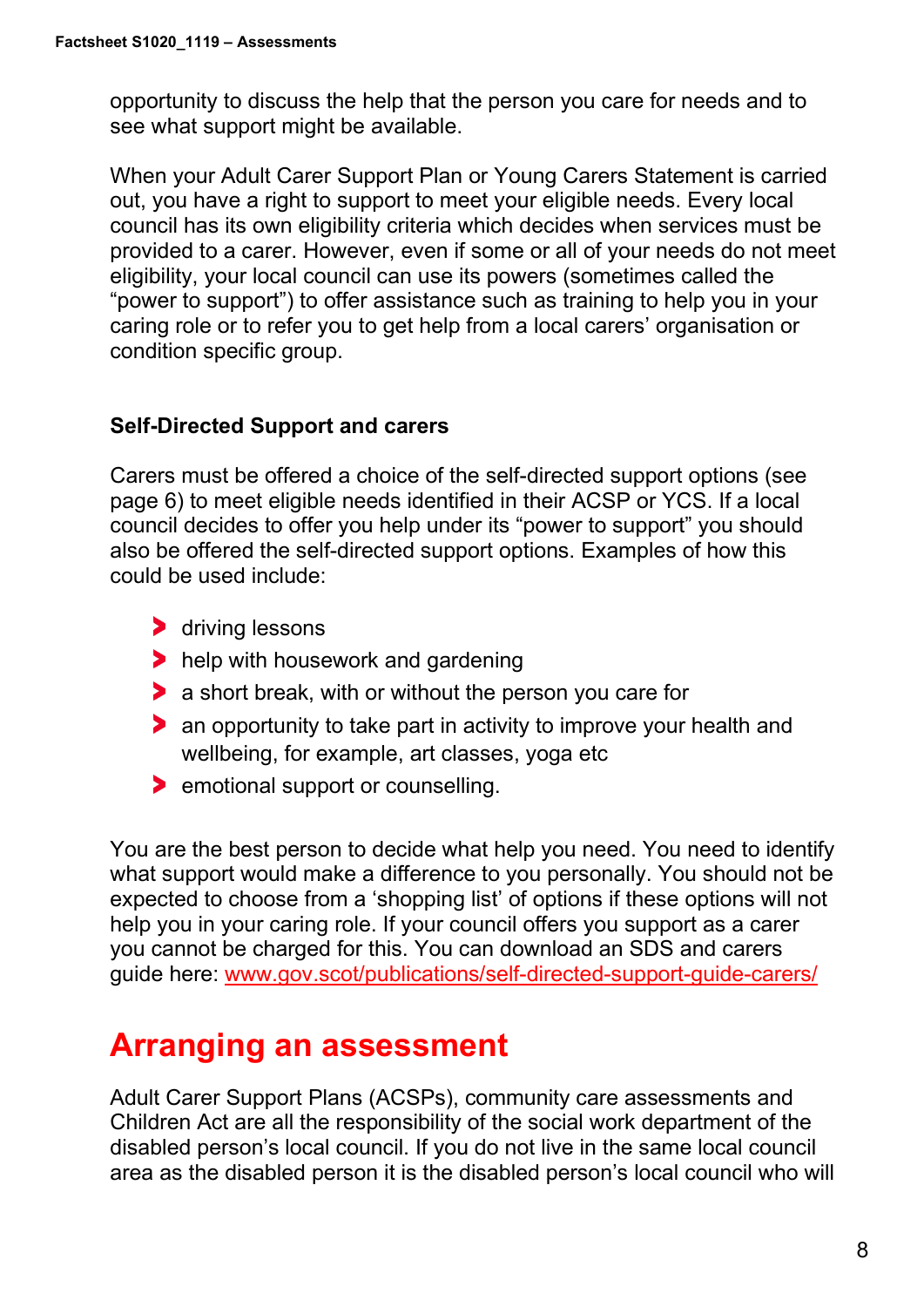be responsible for carrying out your ACSP. For Young Carers Statements (YCSs), the social work department in the area where the child lives is responsible for carrying out the YCS (unless the young carer is pre-school age, where the child's local health board is responsible).You can request an ACSP or YCS, but the Carers (Scotland) Act 2016 says that local councils must also inform carers of their right to one, so you should be offered this once they are aware you are a carer. The best way to request an ACSP or YCS is to write to or email the social work department responsible for the disabled person (see template on page 10). You can also make this request by phone, but it is a good idea to follow up this request in writing.

#### **Template letter/email for arranging an assessment**

#### Dear Sir/Madam

I am writing to request an Adult Carer Support Plan/Young Carers Statement *[add whichever is relevant to you]* under the Carers (Scotland) Act 2016.

I have been caring for *[name & address of the person you care for]* since *[date]*. OR

I will be caring for *[name of the person you will soon start caring for]* from *[date]*.S/he is my *[mother/husband/son/friend etc.]*.*[Name of person you care for]* needs help because *[outline the disabilities the person you care for has, eg she is 90, has arthritis and is becoming frail]*.

The main things s/he needs help with are *[e.g. having a bath, dressing etc]*. The main difficulties I have are *[list the things you need, e.g. a break from caring]*. Please contact me at the above address/on the above phone number *[State how you prefer to be contacted and, if by phone, if there is a good time to contact you]* to let me know when you will be able to carry out my Adult Carer Support Plan / Young Carers Statement *[add whichever is relevant to you]*.

Yours faithfully, *[Your name]*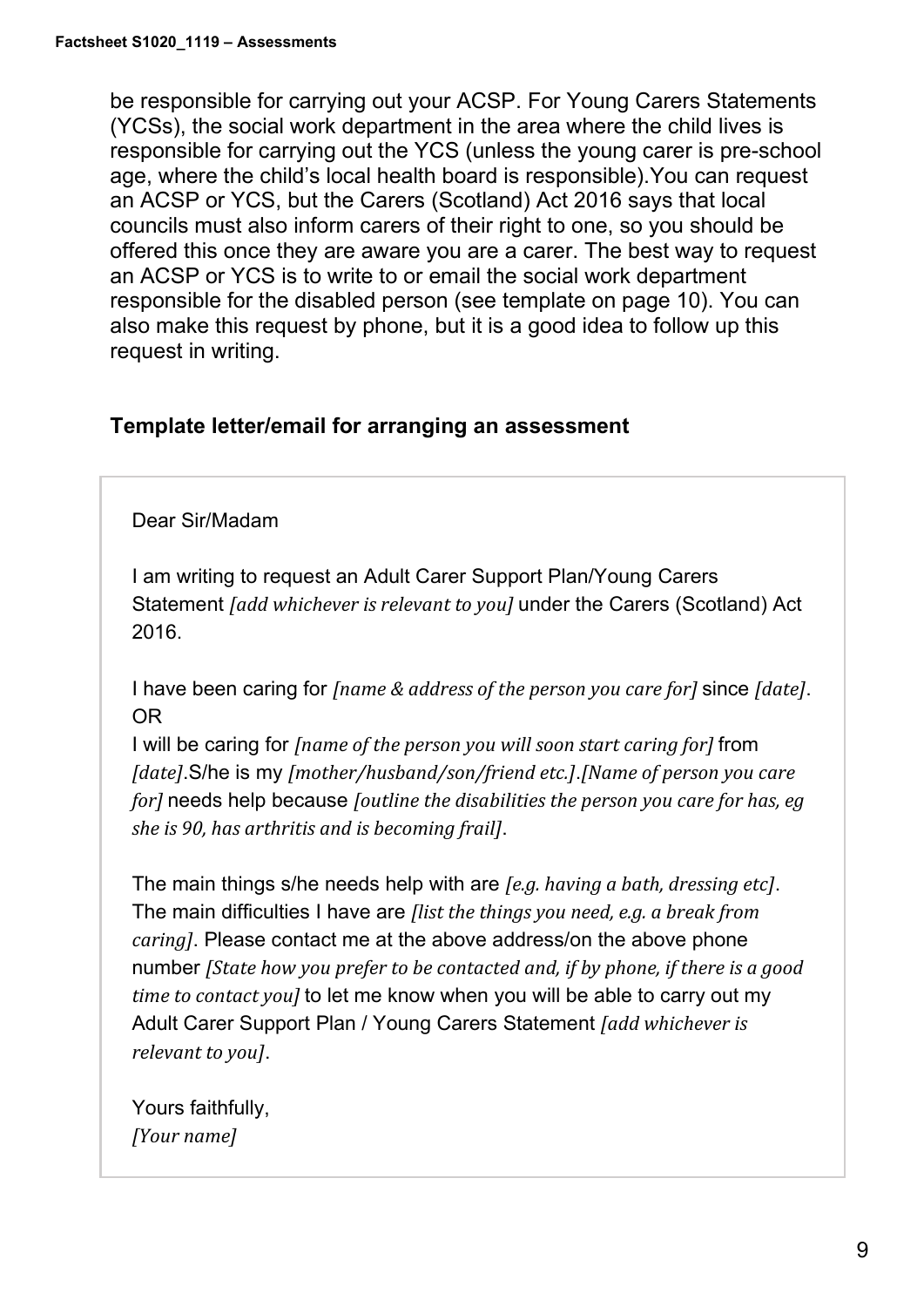# **Breaks from caring**

Breaks from caring can be identified through an Adult Carer Support Plan or through a community care or Children Act assessment. A break from caring can be any form of support that enables a carer to have time away from their normal caring responsibilities.

Breaks from caring are different from short breaks for disabled children and adults. These are identified in community care or Children Act assessments. They may be provided to, for example, give a disabled person a break from their normal routine, take part in new experiences, visit new places and have fun doing positive activities.

A carer's need for a break will be identified through their ACSP or YCS. If this identifies a need for a break and the local council agrees to provide it, the carer cannot be charged for it. This should include all elements of the break including items such as accommodation, travelling expenses, the costs of equipment for classes etc.

If a carer wishes to have a holiday or break with the person they care for, the cost of their holiday will be waived but the cost of the break for the cared-for person will not be waived.

#### **Examples**

George talks about missing out on making new friends as he never has time because of his caring role. He expresses an interest in attending an art class in a local authority community centre. The authority arranges for him to attend the class and arranges replacement care for the person he cares for once a week.

Jane is an adult carer who lives in a remote rural area. She is feeling increasingly isolated and depressed. She has no friends or family living nearby and her nearest carers' centre is miles away. She uses a direct payment to pay for the installation of broadband and for a tablet computer. This means she can keep in touch with her family and friends through video calls and email, particularly her grandchildren who live overseas. She has also made friends with other carers on an online forum and now feels more connected and supported.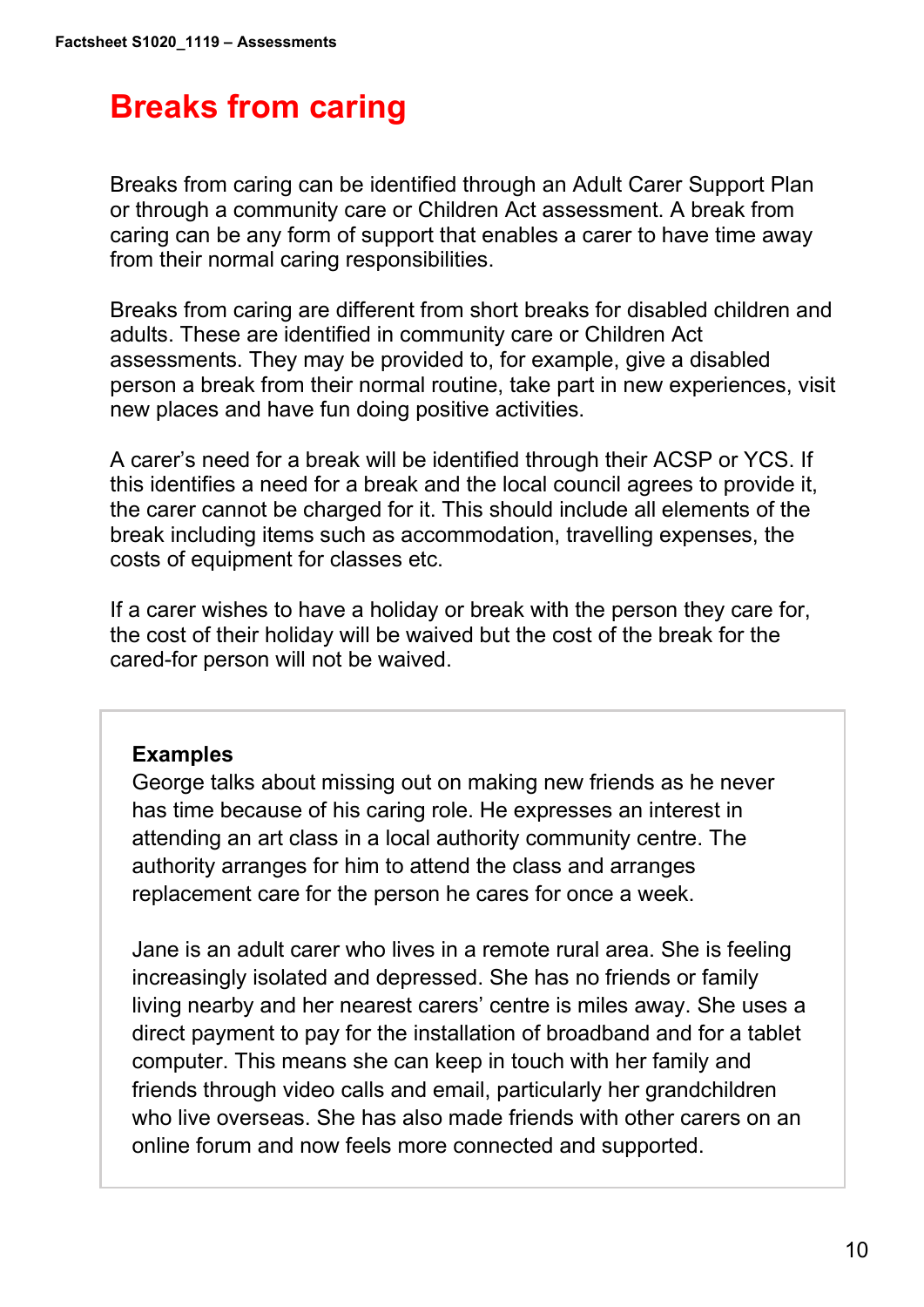If the person who is being cared for is having a short break, the local authority should waive charges for the cost of activities (only if identified within their ACSP/YCS) the carer takes part in during this period.

If the carer cannot take a break without replacement care being provided for the person they care for, local councils must provide or arrange this replacement care. If replacement care is identified within the ACSP or YCS, and it is provided as support to meet the carer's needs, the local council must waive the charge for this. See page 20 for further details about charges for services and support for disabled and older people.

# **Adult Carer Support Plan and Young Carers Statement**

#### Who can have an ACSP/YCS?

The law says that anyone who provides or intends to provide care on a regular basis can have an ACSP. Even if you do not provide a lot of hours of care, you can still have an ACSP.

Young carers can also have a Young Carers Statement (YCS). This is especially important to remember if the young carer is not being supported under the Children Act or they are between 16 and 18 years old. The ACSP or YCS is not linked to Carer's Allowance.

It is up to you when you ask for an ACSP. You can ask for it before you take up caring or at any point when you are already caring for someone. If you share caring responsibilities with another person, or more than one person, you can each have an ACSP or YCS.

You can have an ACSP/YCS to look at the help that you need even if the disabled person does not want to have a community care assessment to look at the help that they need. If the social work department refuses to carry out an ACSP or YCS you can make a complaint.

You can have an ACSP/YCS if you:

- $\blacktriangleright$  live with the person you are looking after
- $\blacktriangleright$  live away from the person you are looking after
- **Care for someone full time or part time**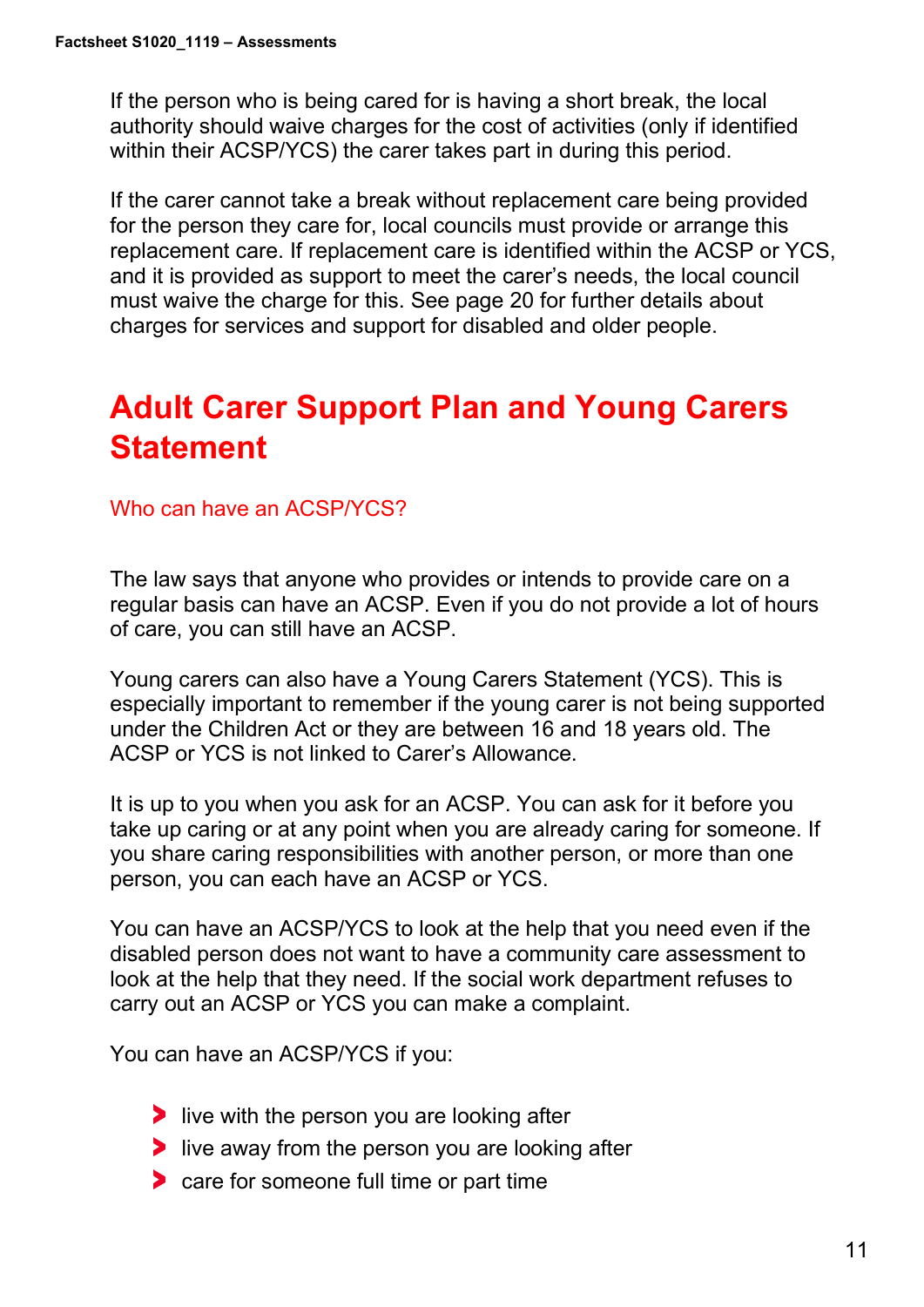care for someone as well as working full or part time.

## Who will carry out the ACSP/YCS?

This will be done by a social worker or another professional nominated by the social work department. In some areas, the social work department asks local voluntary organisations or health professionals to carry out the assessment, but arrangements should still be made through social services. Your social work department should explain who will carry it out. The ACSP/YCS will normally be carried out at a face-to-face meeting. However, many local councils ask carers to complete a self-assessment questionnaire before the meeting to help carers and professionals focus on the help the carer needs.

## Where will the ACSP/YCS take place?

The assessment should be carried out in a convenient and private place. For example, this could be at a social work office or at your home. They can be done over the phone if this is the best way for you, for example if it fits in with your routine or offers more privacy. The social worker carrying out the ACSP/YCS should discuss this with you beforehand.

## Who will be there?

The ACSP/YCS can be carried out with or without the person you are looking after being present. It is up to you. You can also have a family member, a friend or a professional person such as a Carers Support Worker from a carers' organisation with you if you wish. Having someone with you should be discussed when the meeting is being arranged.

#### What kind of questions will I be asked?

Your ACSP/YCS should cover the following areas:

- > your caring role
- vour health
- **>** vour feelings
- **b** choices about caring
- work
- $\blacktriangleright$  study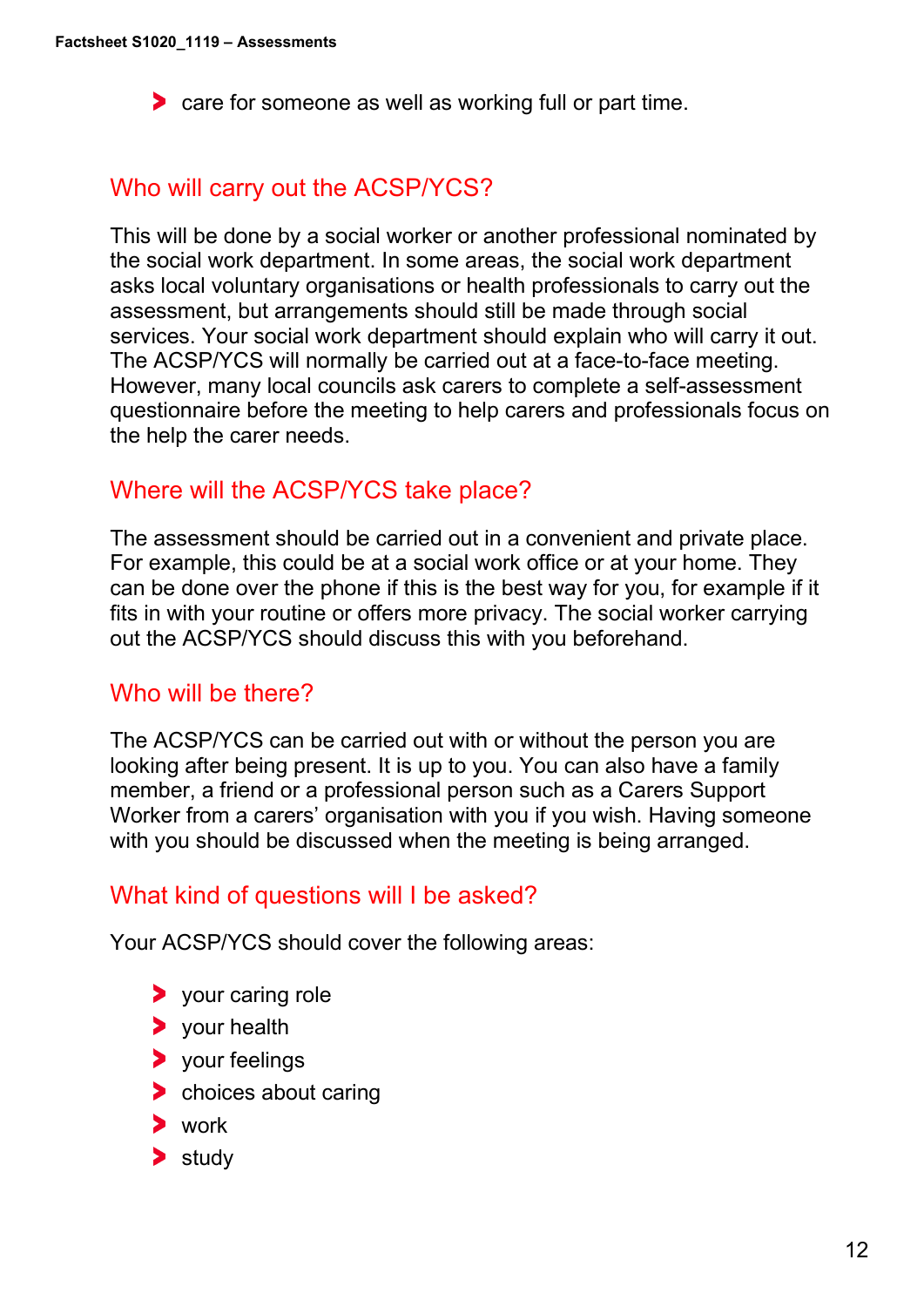- $\blacktriangleright$  leisure
- housing
- **>** emergency planning.

Even if you are not asked questions about these issues, you can raise them in the meeting. By answering the following questions, you should get a much clearer idea of your needs and you can then discuss with your social worker the services that might be most helpful to you to meet these needs.

# Time

- $\triangleright$  How many hours a week do you provide care? Include all the time you spend with the person you care for, the things you do for them and how long they take you.
- $\triangleright$  Do you help the person you are looking after with any of the following activities?
	- > Shopping
	- > Bathing
	- Soing to the toilet
	- > Cooking
	- > Other personal care
	- $\blacktriangleright$  Keeping an eye on them
	- Dealing with money, e.g. cashing pension, paying bills
	- > Laundry
- $\triangleright$  Do you have to help during the day or night or both?
- $\triangleright$  Does anyone else help? If so, for how long? Would you like some help (or extra help) with these jobs? List the tasks you would like help with (putting the most important first).
- Are you able to spend enough time on other family responsibilities, eg being with your children?.

# **Health**

 $\triangleright$  Does the person you care for have any health problems you find hard to deal with? Describe them as fully as you can.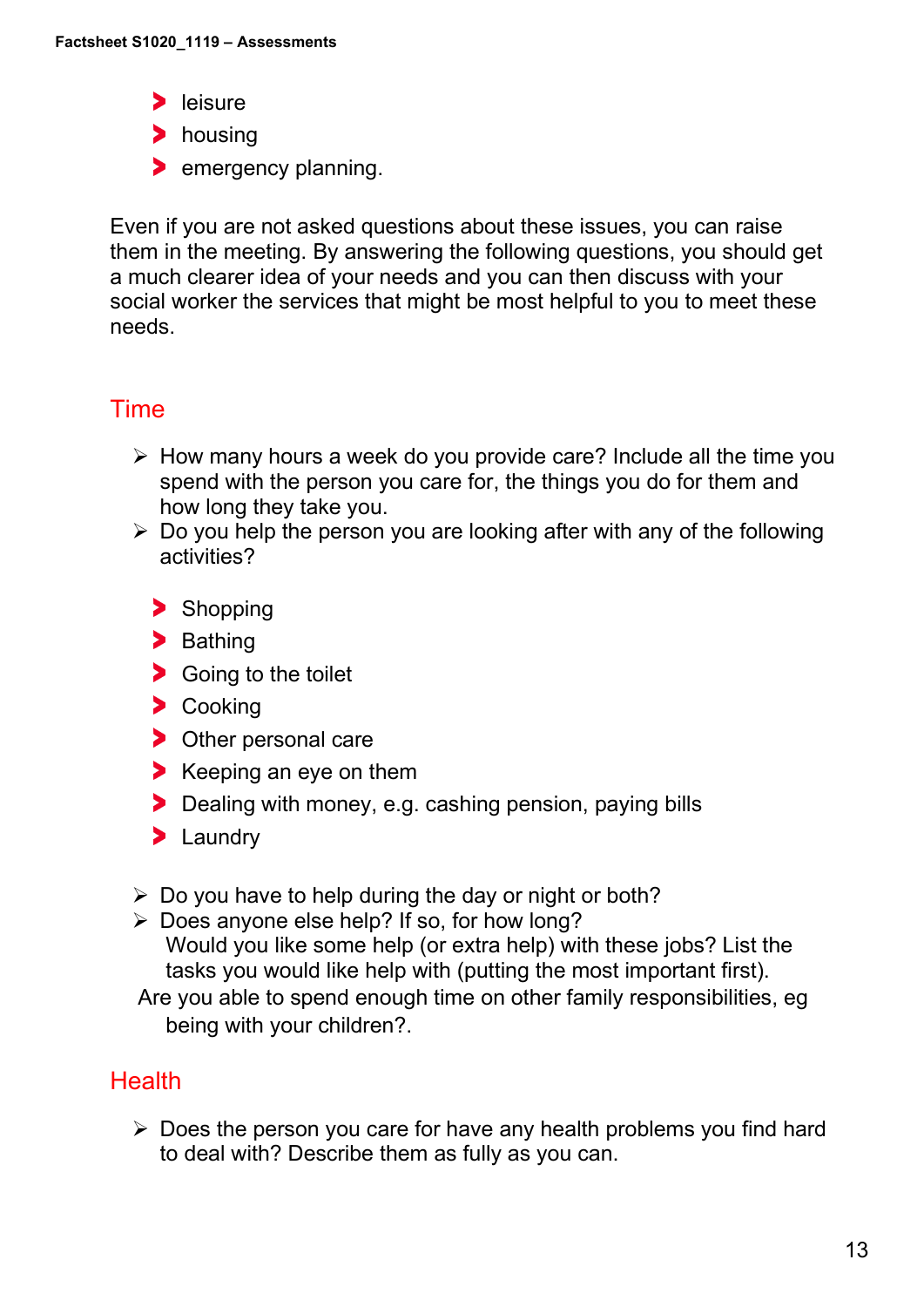- $\triangleright$  Do you have any health problems? If so, are they made worse by your caring role? Describe them as fully as you can.
- $\triangleright$  Are you getting enough sleep?
- Do you feel you are suffering from stress or depression?
- $\triangleright$  Is caring having a negative impact on your health?

## Feelings and choices about your caring role

- $\triangleright$  Do you feel that you do not have a choice about providing care?
- $\triangleright$  If you feel that you cannot carry on at all, or can only carry on if you reduce the amount of caring you do, tell the social worker. It is not unusual to feel this way and it is important they know how you really feel.
- What would you most like to change about your situation?

# Work/study/leisure

- $\triangleright$  Do you work? If so, for how many hours a week?
- $\triangleright$  Does your employer know that you are a carer do they know about your rights, e.g. to time off in an emergency?
- Do you feel you can manage to work and provide care? If you cannot manage or are at risk of not managing - do explain this.
- $\triangleright$  What would make working/caring easier for you?
- Would you like to start work/study?
- $\triangleright$  Are there things that you find enjoyable and relaxing that you cannot do anymore because of your caring responsibilities? (E.g. a hobby, visiting friends, going to the cinema).
- $\triangleright$  When was the last time you had a whole day to yourself to do as you pleased?

# **Housing**

- $\triangleright$  Do you live with the person you care for? Is the arrangement satisfactory? If not, why not?
- $\triangleright$  Does the person you care for have difficulties moving about or getting in or out of their home? (E.g. can they climb the stairs, have a bath on their own, leave the house?)
- $\triangleright$  Do you have to help them? If so, are you able to do this safely and without causing yourself any pain or injury? Special equipment could make life easier for the person you look after and caring easier.

It is important that you give as complete a picture as you can about your caring role and are as honest as you can be about the care that you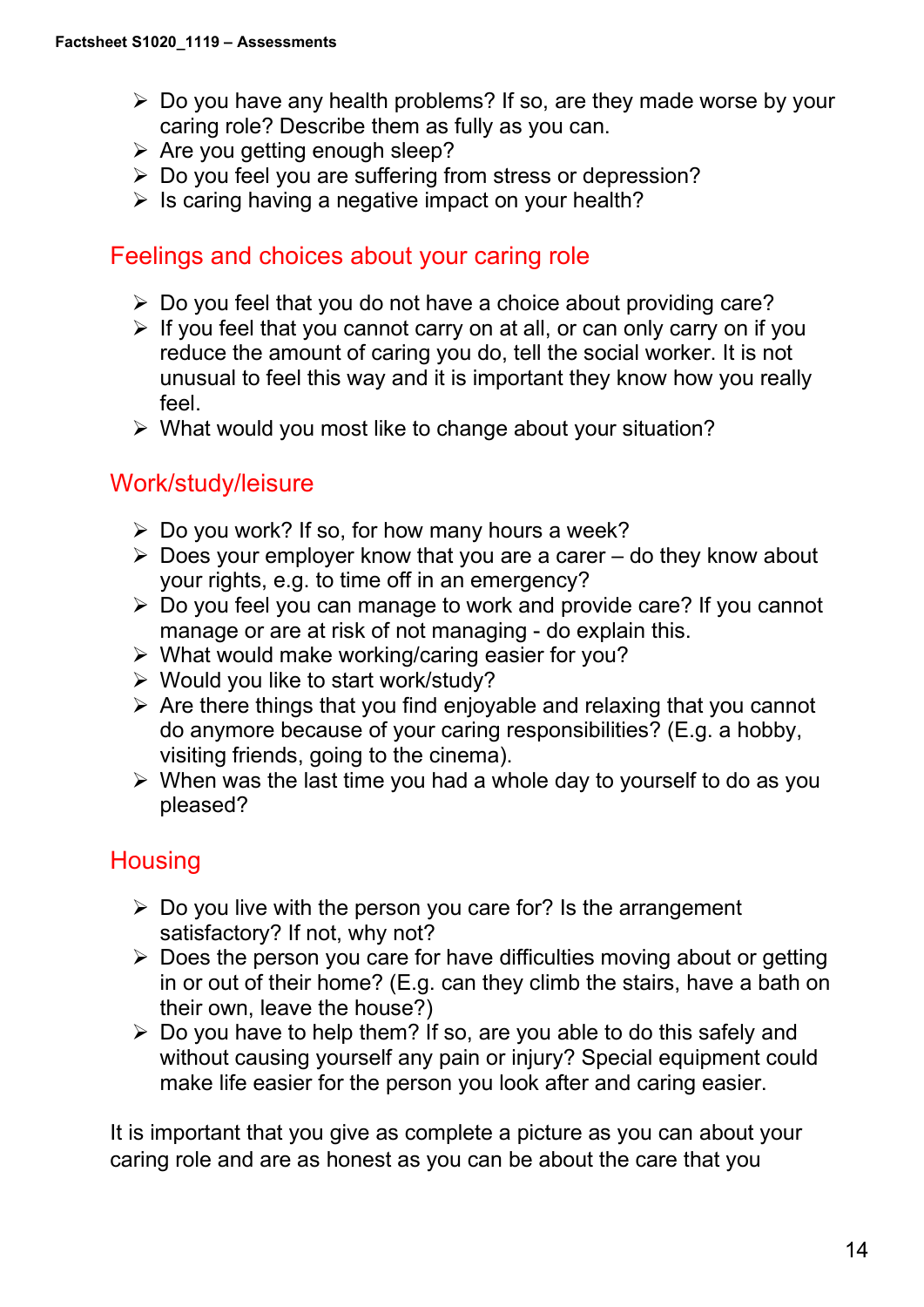provide and how you feel about being a carer.

Remember, this is your chance to tell them about your needs and how you feel, so use it! Once any problems with caring have been identified, you and the person carrying out the ACSP/YCS can discuss what sort of help may make it easier for you to take up caring or continue in your caring role. You can ask your local council to consider anything that could support you in your caring role – so feel free to think creatively.

# Planning for emergencies

During your ACSP/YCS, there should also be a discussion about planning for emergencies, e.g. to make sure the person you care for would be looked after if, for example, you were taken ill and had to go into hospital.

Some local councils have a Care Emergency Scheme and through this you can contact a scheme operator who will have access to your emergency plan and will put it into action. The local council should be able to tell you more about what they can do to help you plan for an emergency.

You should also have the opportunity to have a discussion about planning for the future. This could include looking at future plans for your adult child or partner should you be unable to care in the future because of age or ill health or to plan for your child leaving school. Future planning could also include thinking about your own plans for the future and when caring ends, e.g. employment, training, education etc. The local council should help you prepare a plan, sometimes called an 'anticipatory plan' to prepare for the future.

# **Deciding what help to provide**

The local council will take the following steps when making a decision about whether you will be provided with any help:

## Step one

The person carrying out the ACSP/YCS should collect all the information they need to be clear about the care you are providing and any difficulties you have providing that care.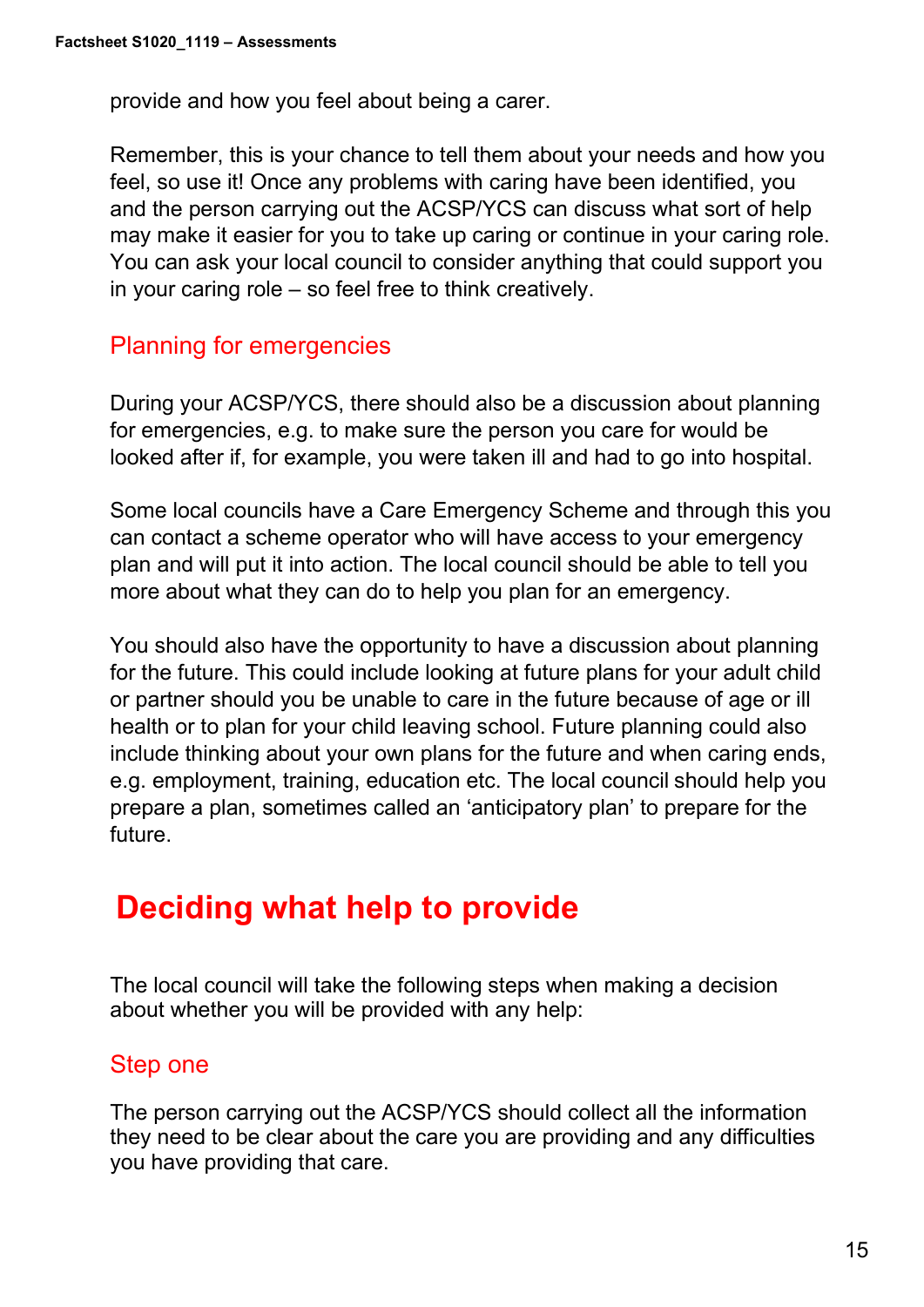## Step two

The ACSP/YCS will then look at any risks to the sustainability of your caring role (i.e. to what extent your caring role is compromised or threatened by the lack of appropriate support). For example, this could include any times you have had major health problems yourself or the stresses of caring have, or could, lead to a breakdown of the relationship between you and the person you care for.

The council should assess the risk to you if you do not get the support you need. There are four levels of risk – **critical, substantial, moderate** and **low** – with critical meaning that there is a very high risk that you will not be able to begin to care for someone or to continue in your caring role. It may be that not all areas of your life will be assessed as having a critical or substantial risk. For example, you may need support to sustain employment as there is a substantial risk of losing your job because of the demands of caring, but you have less need for support in other areas of your life.

Following an assessment, the council has an obligation to provide support if the risk is assessed as critical. Most councils will also provide support to carers and disabled people if the risks associated with not providing support are assessed as substantial. Each local council has eligibility criteria which will explain these terms and how they work locally.

The local council must either provide services to the disabled person or support the carer to appropriately address this critical risk. If a carer's needs do not meet the threshold of critical or substantial, the council is not obliged to provide the carer with services but they must act, e.g. to refer a carer to local carer support or the local carers' advice and information service.

If a critical risk has been identified and yet the council still do not provide either you or the person you are looking after with appropriate services you may need to make a complaint to challenge this decision. For more information contact Carers Scotland on **0141 445 3070**.

The tests the local council applies when deciding if there is a critical or substantial risk cover the following:

**the carer's physical and/or emotional health is breaking or has** broken down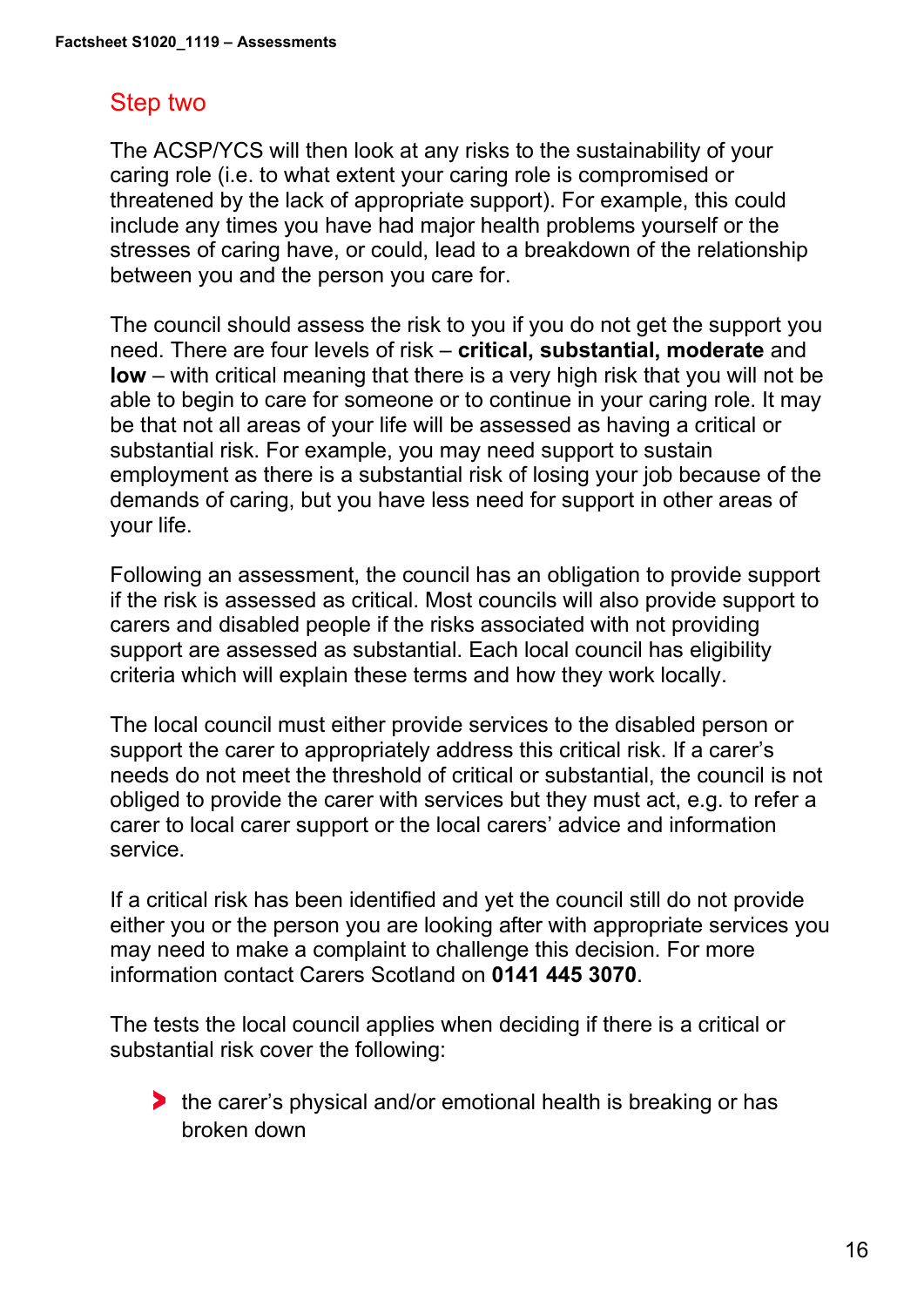- **the carer's living environment is unsuitable and poses an immediate** risk to the health and safety of the carer and/or cared for person
- caring is having a significant impact on finances e.g. difficulty meeting housing costs and utilities
- **the carer feels that he/she has lost a large amount of control over** the decisions they make about the nature of tasks they will perform (e.g. whether to help the person they are looking after with personal care) and how much time they will give to their caring role (e.g. the carer feels that caring is round the clock because the person they care for won't accept outside help)
- the carer is unable to look after their own domestic needs and other daily routines while carrying out their caring role
- involvement in employment or other responsibilities (e.g. looking after other family members) is, or will be, at risk
- many significant social support systems and relationships are, or will be, at risk (e.g. unable to maintain friendships, visit relatives etc).

# Step three

Once the council has decided that help is going to be provided, there are two ways that this can be done.

Firstly, support could be provided to the disabled person, which in turn could benefit you as the carer. This help is provided under the community care assessment. An example of this is respite care which gives the carer a break, but it is the disabled person who is in receipt of the service.

Secondly, the local council may decide through a carer's ACSP or YCS to provide support. If the disabled person you are looking after is a child then help for the child and you can be provided under the Children Act assessment. You can ask for a separate ACSP/YCS to assess support for your own needs.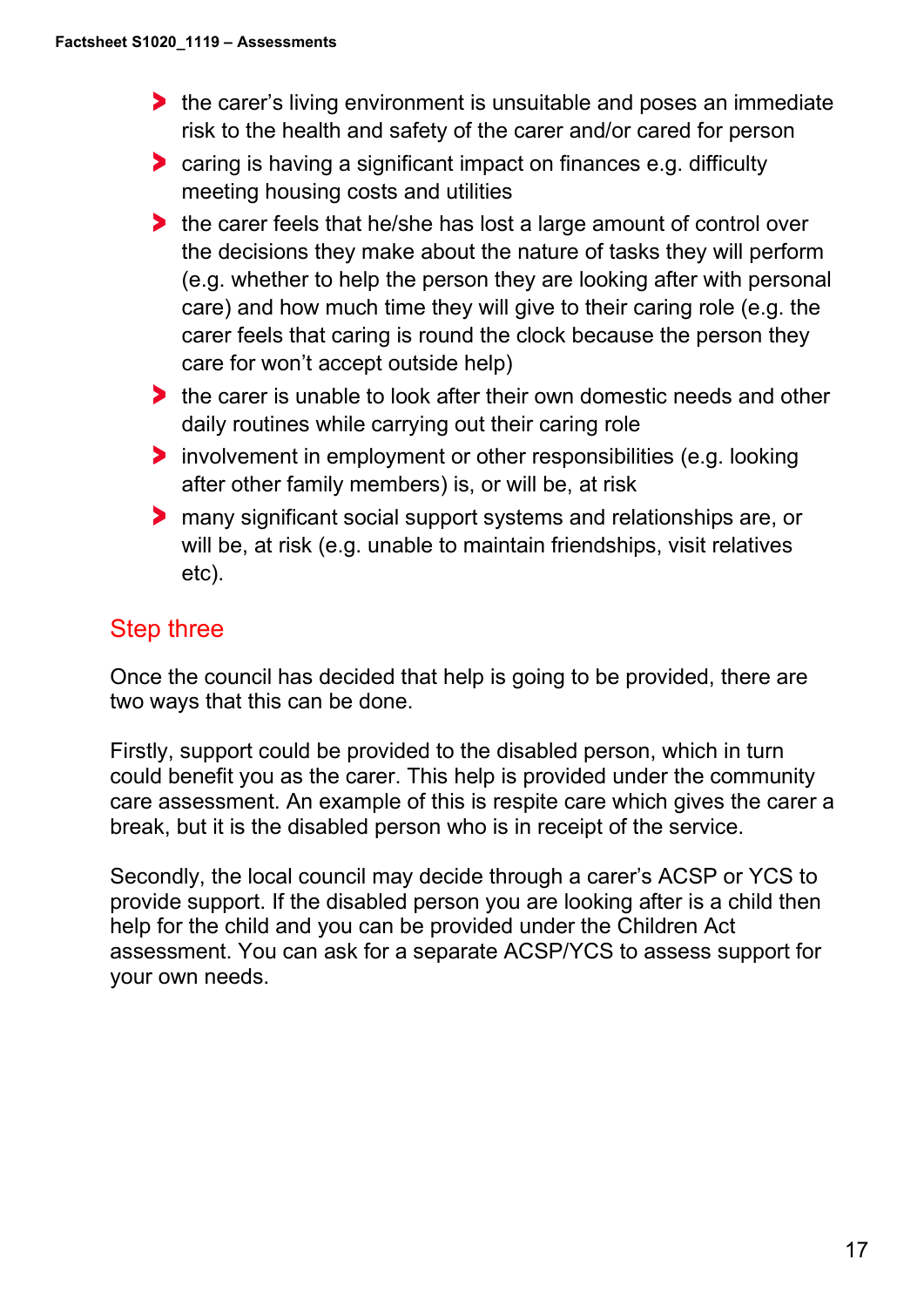#### **Examples**

John cares for his brother Matthew but is finding it very difficult to continue caring and working because he receives no other support. His brother's care needs are very unpredictable and flexible working is not really an option for him. He has talked with his employer about giving up work. At his ACSP he explained this to the social worker. She decided that there is a critical risk to the sustainability of John's caring role because John's employment is at risk.

Rahila looks after her son Aadeel who is 22. He needs to be lifted in and out of bed each morning and evening. He also needs help with washing, dressing and getting up and down stairs. Rahila is exhausted and is beginning to develop a bad back. Her doctor thinks she may be suffering from stress. Aadeel is also feeling isolated and would like to get out more.

Following her ACSP it is agreed that the Council will provide a direct payment to pay for a holiday so she can take a week's break from looking after Aadeel. In addition, the following help will be provided for Aadeel under his community care assessment, which will enable Rahila to continue in her caring role

- > a week's respite care while Rahila is on holiday
- > a place at a further education college each Thursday morning so Rahila can have a regular break and Aadeel feels less isolated
- > lifting equipment to help Rahila get Aadeel in and out of bed
- > a stairlift to help Aadeel get himself upstairs.

# **The help you will get**

## Notifying you about the outcome of your ACSP/YCS

Following the meeting, the person carrying out the ACSP/YCS should notify you in writing of the support needs that have been identified. You should also be notified how these support needs will be addressed, usually within a specific time frame. You should be provided with a copy of your plan.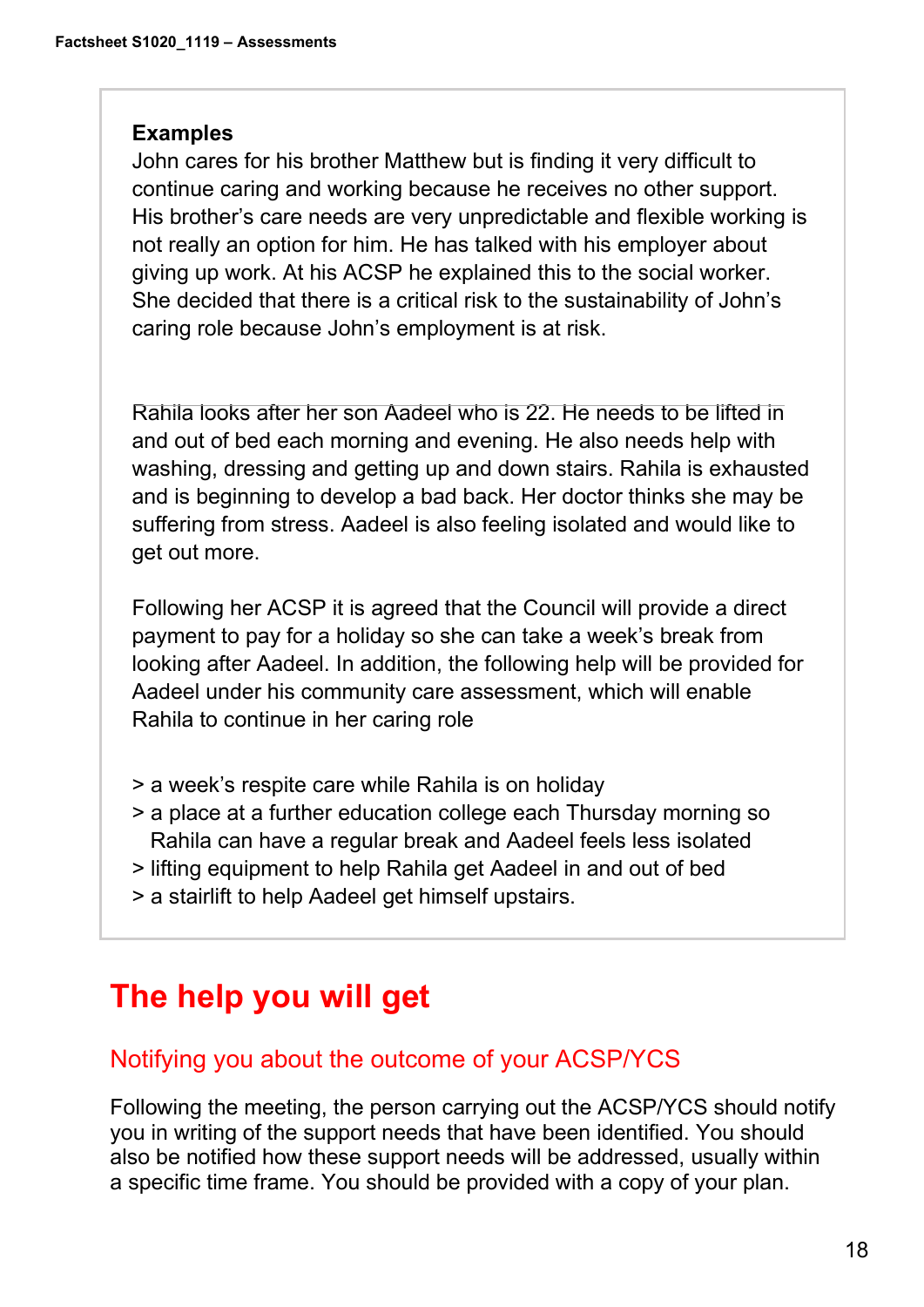The support that will be provided to you as a carer should be included in the care plan of the disabled person. The care plan of the disabled person is a written document which contains information about the services that will be provided for the disabled person. If, for reasons of confidentiality, you do not want information about the support that you will be getting to be written in the disabled person's care plan you can ask for your own carer's plan.

As your ACSP/YCS can also affect the community care assessment of the person you look after, some of your assessed needs may be reflected in the care plan of the disabled person. Therefore, help may be provided for them instead of directly to you. For example, if you are having difficulties lifting the disabled person, it is they who will be provided with equipment and so the equipment will be mentioned in their care plan; but the lifting equipment will help you in your caring role. With the agreement of the disabled person you can be given a copy of their care plan.

## Choosing to accept or reject the help you are offered

You can accept some or all of the help you are offered. If you do not feel the help you are offered is necessary or appropriate, you can refuse it. Before refusing help please do talk about your concerns with the social work department – it may be that more suitable arrangements can be made.

The person you care for may refuse services for a range of reasons including because of the charges they are asked to pay for them.

If the person you care for refuses services ask your local council what help they can provide you in your caring role. For example, they may be able to provide equipment, such as a hoist to lift someone, to protect your health and wellbeing or arrange other services such as housework or gardening to reduce the strain in other areas of your life. These would be provided under the local council's power to offer carers self-directed support.

# Charging for help

You cannot be charged for support or resources provided to sustain you in your caring role as a result of an ACSP or YCS. The Scottish Government passed legislation [the Social Care (Self Directed Support) Act 2013 and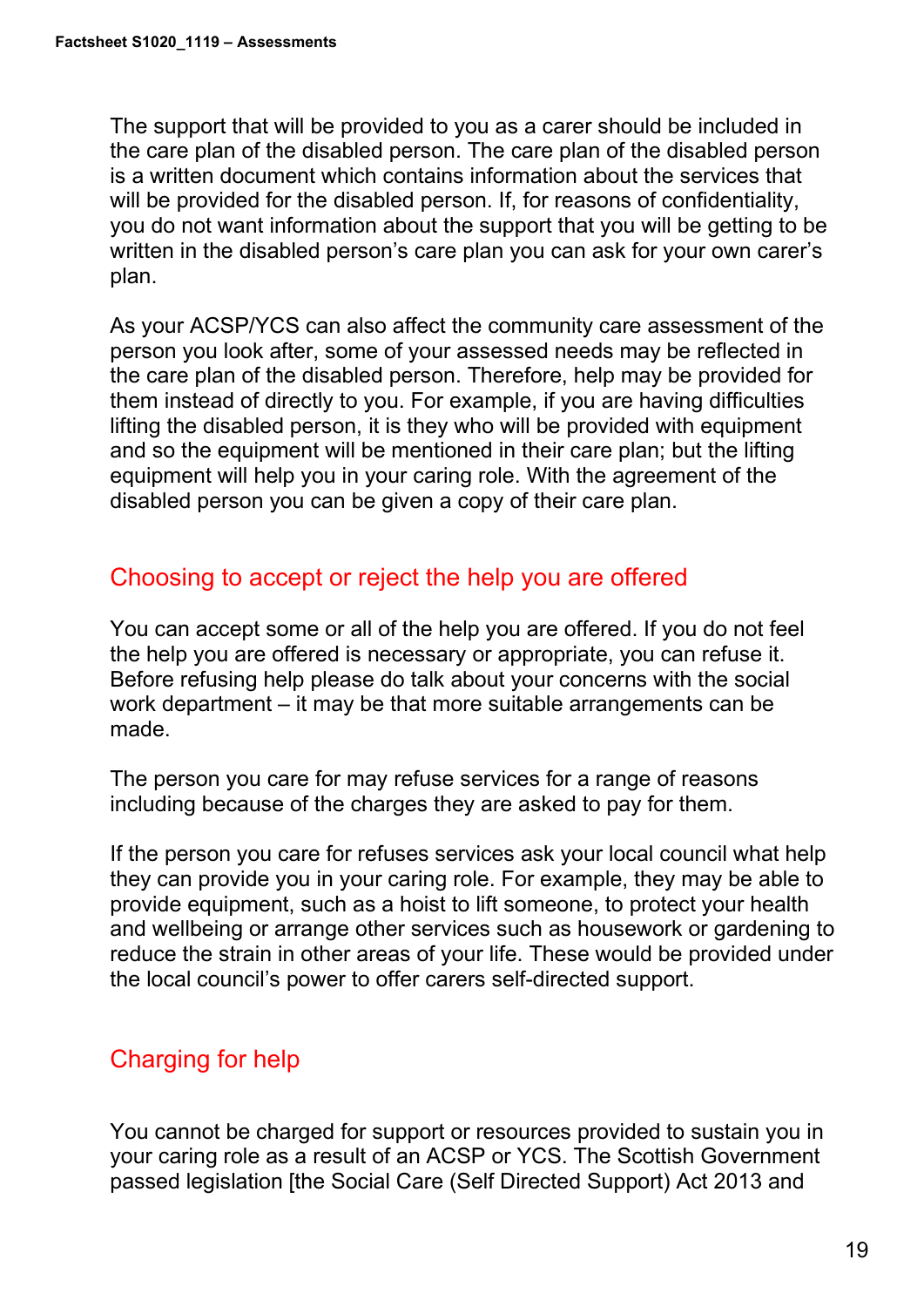the Carers (Scotland) Act 2016] to ensure that it is made clear to all councils that carers cannot be charged for support.

However, if help is provided for the person you are looking after through a community care assessment, they may be charged separately for this help.

If you are caring for your partner, your joint finances may be taken into account by the social work department when deciding whether or not s/he will be charged for services. This includes joint capital and savings as well as a proportion of benefits you receive as a couple e.g. pension credit or income support.

Your own income (for example) your salary should not routinely be taken into account. However, some local councils may take part of this income into account.

If local councils charge for the help they provide to the person you care for they must follow guidelines when deciding how much to charge. The social work department must explain the rules they use when deciding how much they will charge for help.

You can ask your local council to consider the extra costs the person you care for may have because of their disability (e.g. extra laundry, equipment, special diets and heating) when deciding how much they will charge for help. This is sometimes known as disability related expenditure.

If you feel that charges are unreasonable and will cause you and/or the person you care for hardship, you can ask your local council to reconsider them.

# **Free personal care**

Anyone of any age who lives in the community will not have to pay for any personal care services that they are assessed as requiring.

Free personal care includes:

- services to support personal hygiene e.g. help with bathing, shaving, mouth, teeth and nail care
- **Personal assistance e.g. help with dressing, to get in and out of bed** and use of a hoist
- help to manage continence eg toileting, catheter or stoma care, bed changing and laundry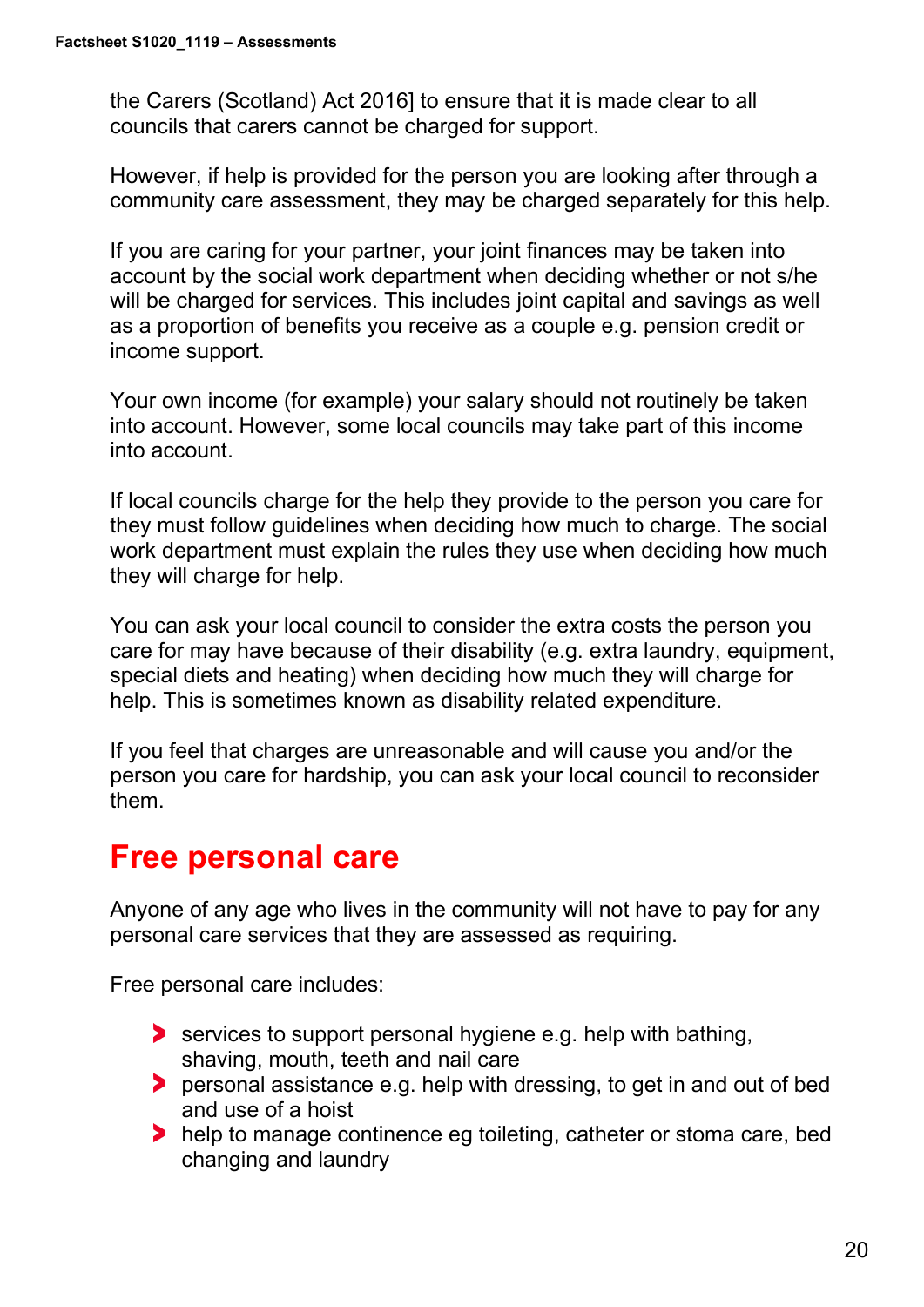- **Food and diet including help with eating and the preparation of** meals (but not the costs of supplying food)
- **b** dealing with the consequences of immobility and helping move about indoors
- **Counselling and support e.g. reminding and safety devices and** psychological support
- simple treatments e.g. help with medication, application of creams and drops, simple dressings and oxygen therapy.

However, they may still need to make a contribution towards non-personal care services such as day care, home helps, lunch clubs, meals on wheels, community alarms and help with shopping and housework.

# **Reassessments and reviews**

You can ask for a review of your ACSP/YCS and any community care or Children's Act assessments at any time if your circumstances change, or the circumstances of the person you are looking after change.

When you have an ACSP/YCS there should be an opportunity for you to agree the likely point at which this should next be reviewed.

# **Complaints**

# Assessments, Adult Carer Support Plans, and Young Carers **Statements**

If you are not happy with the way you have been treated, or with the outcome of any of the assessments, you can complain to social services. All social work departments should have a complaints procedure that you can follow – ask the social work department for a copy.

If you are not happy with the outcome of your complaint after the complaints procedure, you may be able to take a complaint to the Scottish Public Services Ombudsman. They can be contacted on **0800 377 7330**. They also have a website providing more information at **spso.org.uk**.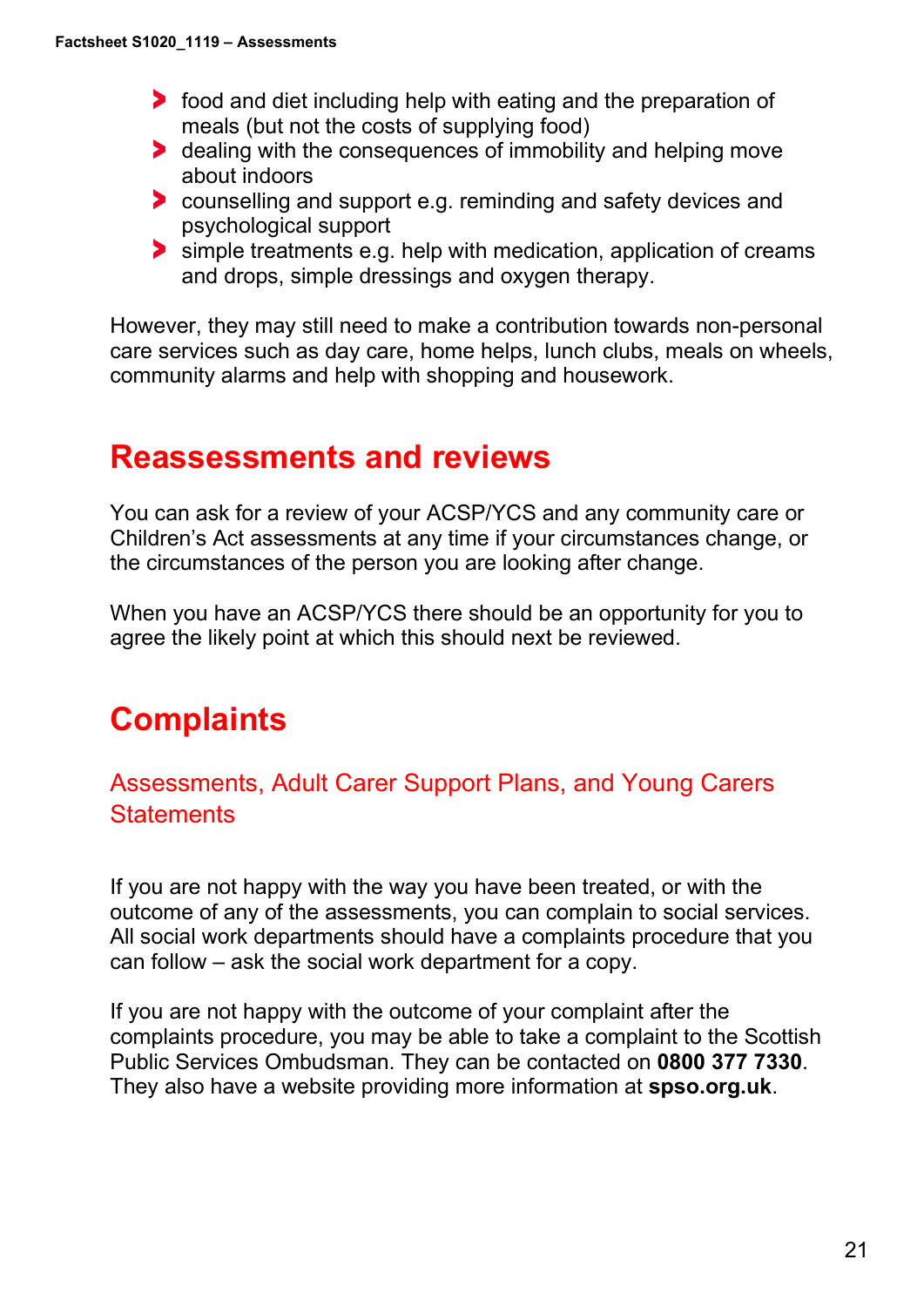If the council has acted unlawfully (e.g. have refused to carry out an Adult Carer Support Plan or Young Carers Statement without good reason), you may be able to take them to court. This is called a judicial review.

You will need to seek legal advice if you are thinking about taking the local council to court. If you are considering this it is important to get this advice as quickly as possible. You can find out information about getting legal advice, including legal aid and advice services that can provide free assistance, from the Scottish Legal Aid Board at **slab.org.uk**.

## **Services**

If you are not happy with the services provided after an assessment, you can complain to the social work department. If services are provided by an agency or care home, you may also be able to complain directly to them through their own complaints procedure.

You can also make a complaint about a service to the Care Inspectorate by contacting **0845 600 9527** or visiting **careinspectorate.com**.

# **Further help**

For information, advice and support contact the Carers UK Helpline on **0808 808 7777** (Monday - Friday 9am - 6pm) or email [advice@carersuk.org.](mailto:advice@carersuk.org) Information is also available on our website – visit **carers.scotland**

#### **Other organisations**

**Find local carers and young carers support services** Carers Trust Scotland 0300 123 2008 | carers.org/Scotland

#### **Find out more about breaks from caring**

Shared Care Scotland 01383 622462 | sharedcarescotland.org.uk

#### **Information and advice if you are caring for an older person**

Care Information Scotland 0800 011 3200 | careinfoscotland.scot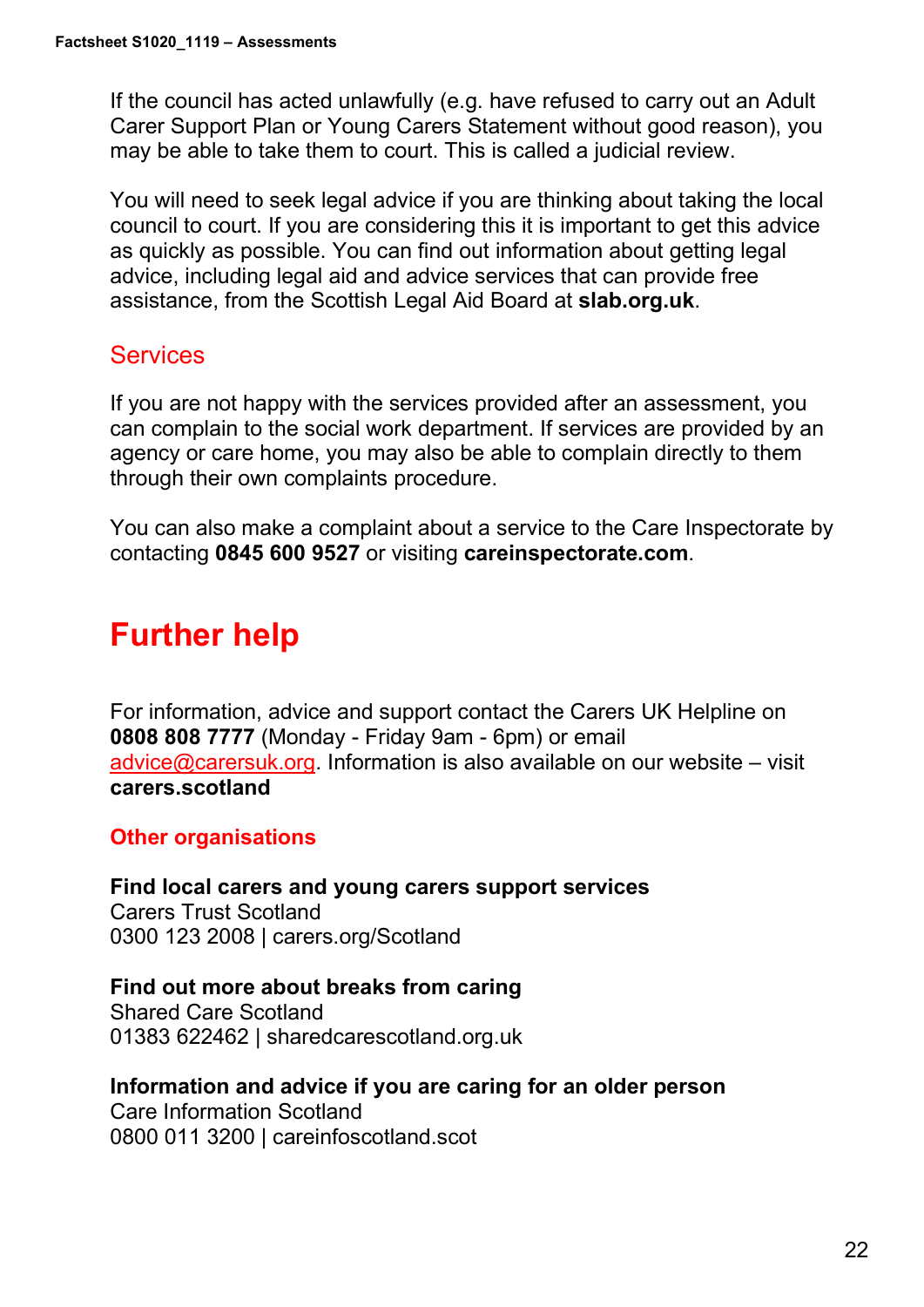#### **Information if you are caring for someone with dementia**

Alzheimers Scotland 0808 808 3000 | alzscot.org

#### **Information if you are caring for a disabled child**

**Contact** 0808 808 3555 | contact.org.uk

#### **Information if you are caring for someone with cancer**

Macmillan Cancer Support 0808 808 0000 | macmillan.org.uk

## **Information if you are caring for someone with a learning disability**

Enable Scotland 0300 0200 101 | enable.org.uk

## **Information if you are caring for someone with mental ill health**

Support in Mind Scotland 0131 662 4359 | supportinmindscotland.org.uk